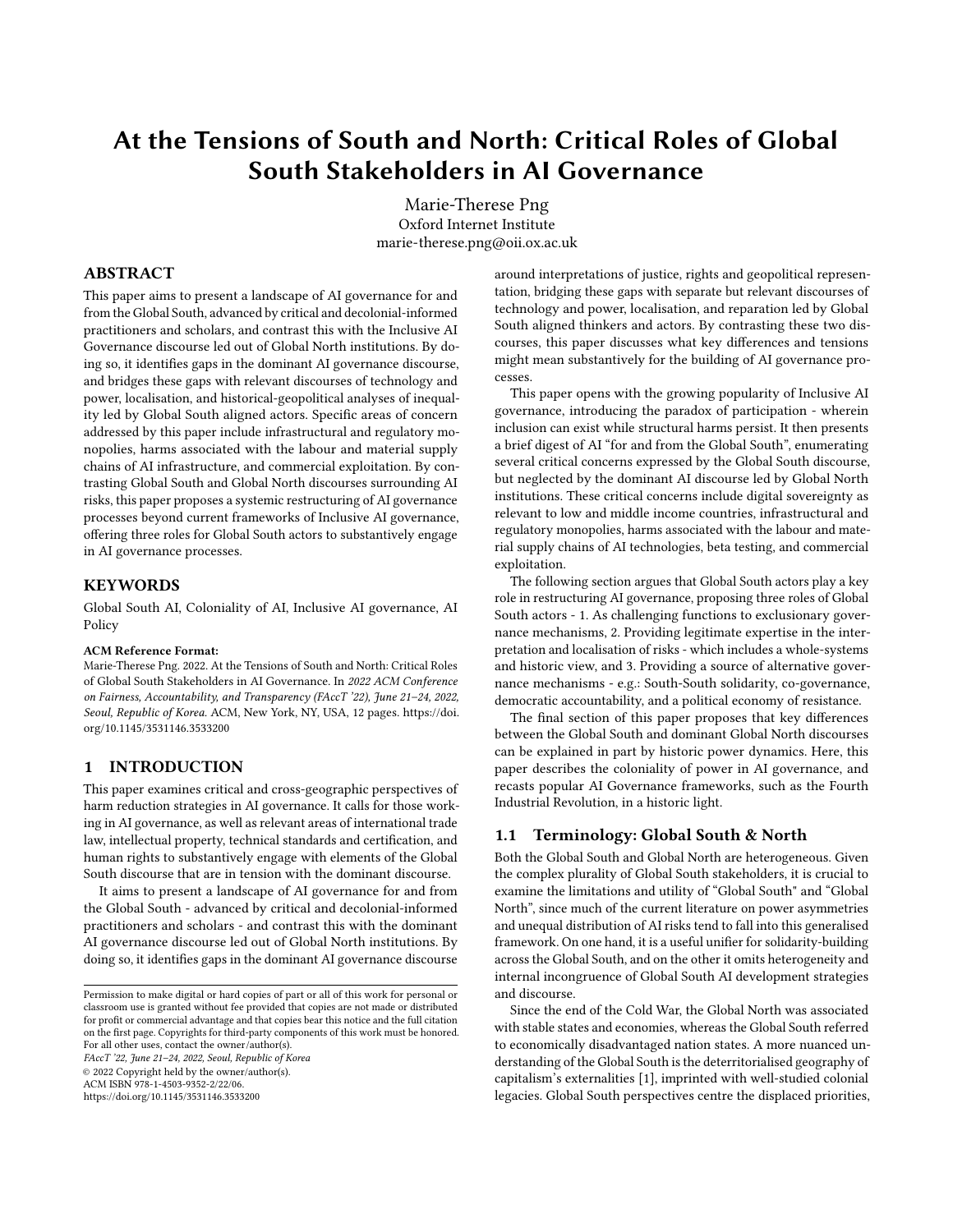concerns, and voices of the global majority. As Singh and Guzmań [\[2\]](#page-8-1) articulate "we treat 'Global South' as an imperative to focus on cognate lived experiences of the excluded, silenced, and marginalized populations as they contend with data and AI on an everyday basis".

The dominant AI discourse is spearheaded by the Global North namely Western European and North American state actors, and, within the growing multi-stakeholder governance model - industry, standards setting organisations, and military research/funding bodies. It is also a deterritorialised reproduction of political, epistemic, economic, and moral hierarchies promulgated during European colonisation. As Glissant [\[3\]](#page-9-0) puts it, "The West is not in the West. It is a project, not a place".

The Global "Souths" [\[4](#page-9-1) ; [5\]](#page-9-2) are highly heterogeneous, presenting divergent "political regimes, levels of development, ideologies, and geopolitical interests" [\[6\]](#page-9-3) which engender regional contestation, and set real limitations to coordination and collective mobilisation. The AI discourse from the Souths "operate on a wide spectrum between optimism of leapfrogging and digital transformation of societies on one end and the pessimism of human suffering caused by new forms of data capitalism and colonialism on the other" [\[7\]](#page-9-4). In addition, agendas between the Global South and North are not to be seen as inherently dichotomous or antagonistic. The North/South binary does not account for subjugated peoples within the borders of wealthier countries, and vice versa - "economic Souths in the geographic North and Norths in the geographic South" [\[1\]](#page-8-0).

North/South binaries are also blurred by Chinese government and industry leadership in AI governance and applied R&D - with pervasive tech industry actors, such as BATX (Baidu, Alibaba, Tencent, Xiaomi) driving market competing with US based GAFAM firms (Google, Amazon, Facebook, Apple, Microsoft). For example, Chinese investment, research, production, and standards-setting power inevitably shapes dominant discourse and is of great significance to the Global South, with indeterminate long-term outcomes. China's Digital Silk Road under the Belt and Road Initiative has been characterised along a spectrum of neocolonialism in the Global South [\[8\]](#page-9-5), to a viable South-South alternative to Western domination [\[9\]](#page-9-6), given China's history of invasion by Western governments and status in Third World politics [\[10\]](#page-9-7).

# 2 THE GROWING POPULARITY OF "INCLUSIVE AI GOVERNANCE"

There is an increasing consensus that global governance is experiencing a "crisis of confidence" surrounding its "legitimacy, transparency, accountability and equitable representation" [\[11\]](#page-9-8). The growing popularity of "Inclusive AI Governance" has emerged from the advocacy of Global South aligned actors within high-level AI Governance forums - those who identify the systemic disadvantages of exclusionary dynamics for the Global South. It has also been prompted by the visibility of work by Jobin et al.[\[12\]](#page-9-9), who review the global landscape of AI ethics guidelines, drawing attention to the underrepresentation of Africa, South and Central America and Central Asia in AI ethics debates, wherein "more economically developed countries are shaping this debate more than others, which raises concerns about neglecting local knowledge, cultural pluralism and the demands of global fairness". Similarly, Jasanoff and Hurlbut [\[13\]](#page-9-10) remind us to query - "who sits at the table, what questions and concerns are sidelined and what power asymmetries are shaping the terms of debate". Eugenio Vargas Garcia [\[14\]](#page-9-11) explicitly asks within the international governance of AI - "Where is the Global South?".

High-level initiatives who have adopted inclusive multistakeholder approaches to AI governance include the United Nations Secretary General's Office of Digital Cooperation (now Technology Envoy Office), Global Partnership on AI (GPAI) in partnership with the International Development Research Centre (IDRC), Organisation for Economic Co-operation and Development (OECD), the United Nations Educational, Scientific and Cultural Organization (UNESCO), World Economic Forum (WEF), and Institute of Electrical and Electronics Engineers (IEEE). They aim to integrate Global South voices and perspectives in the formation of "global guidelines, standards, and frameworks on responsible and ethical AI". These initiatives fall under the rubrics of "AI for All", "AI for Good", or "AI for SDGs", which are critiqued for their limited and vague definitions of what 'social good' means. As Green [\[15\]](#page-9-12) states advances - "good isn't good enough". Further, as observed by Ulnicane et al. [\[16\]](#page-9-13), inclusive governance may have normative appeal, but it "is not specific about addressing some well-known challenges of the proposed governance mode such as risks of capture by vested interests or difficulties to achieve consensus".

Inclusive governance initiatives have thus far failed to identify adequate methodologies and protocols to redress power imbalances in order to substantively engage with underrepresented stakeholder groups. In addition, these initiatives rarely engage in a historicalgeopolitical analysis of inclusion/exclusion dynamics, and the institutional structures which distribute risks unevenly across regions, societies, and communities.

### 2.1 The Paradox of Participation

"A root cause of failure of developmental projects lies in default attitudes of paternalism, technological solutionism" and predatory inclusion [\[17](#page-9-14)[;18\]](#page-9-15). Inclusion processes can often be procedural and numeric, used for virtue signaling and promotional purposes. Proportional inclusion can certainly exist while structural harms persist, with "little evidence of the long-term effectiveness of participation in materially improving the conditions of the most vulnerable people or as a strategy for social change" [\[19\]](#page-9-16). This dual reality is described as the "paradox of participation" [\[19;](#page-9-16) [20;](#page-9-17) [21\]](#page-9-18), where structural reform, which is the substantive practice of cultivating heterogeneity, is not achieved, and the distribution of resource, agenda-setting and decision-making power remains status quo [\[22\]](#page-9-19).

We often see an expressed desire for global beneficence of AI technologies without action towards mitigating the institutional and systemic reproduction of inequality [\[23\]](#page-9-20) This feature of benevolence from elite institutions is described by Cusicanqui [\[24\]](#page-9-21), Benjamin [\[25\]](#page-9-22), Freire [\[26\]](#page-9-23), and many others. Sylvia Cusicanqui's concept of gatopardismo describes the "political philosophy or strategy of advocating for revolutionary changes, but in practice only superficially modifying existing power structures". Ruha Benjamin describes techno-benevolence - tech-based interventions that intend to address inequalities, but instead reproduce or deepen dependency and extractivism. Paolo Freire's appraisal of benevolence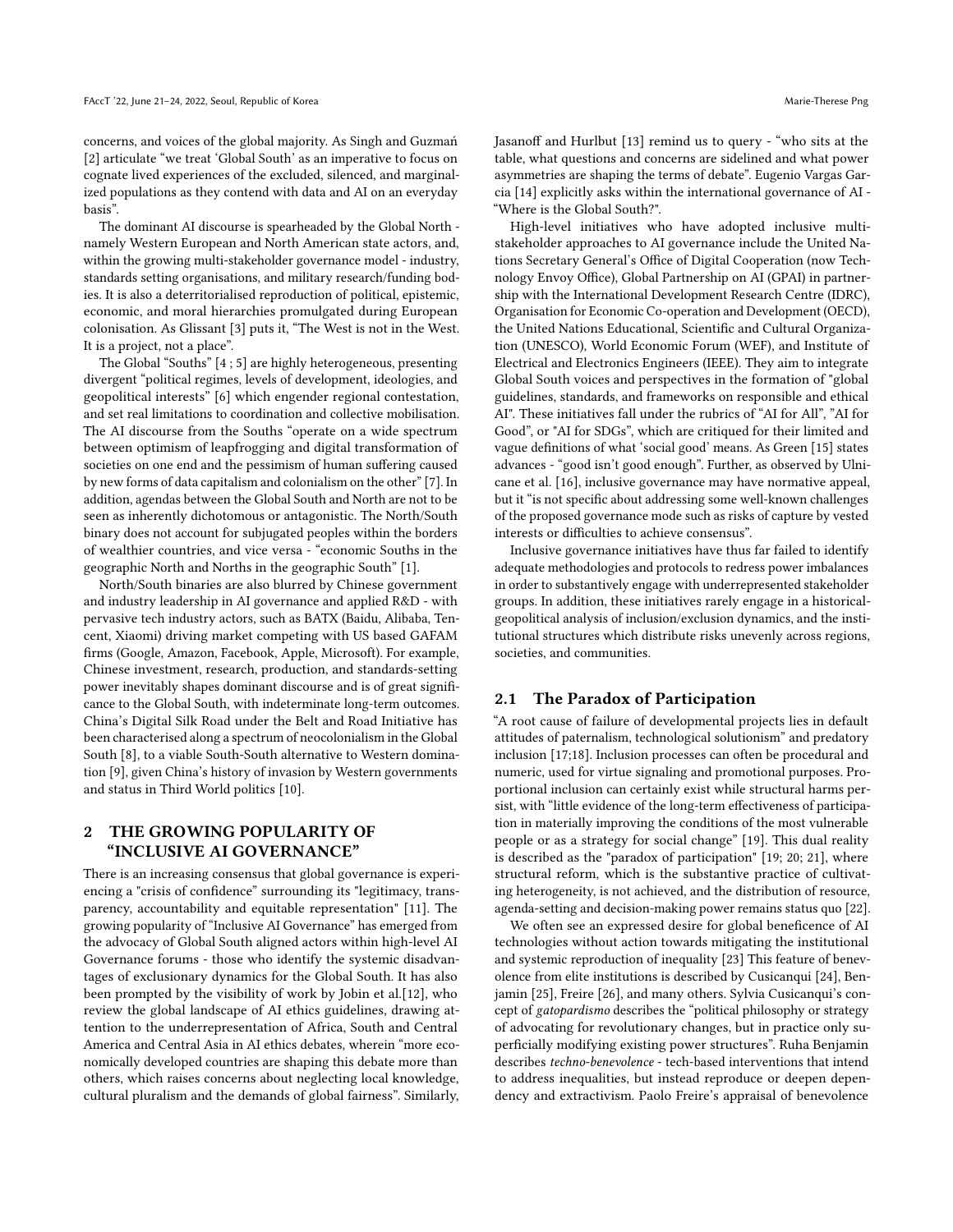articulates "in order to have the continued opportunity to express their "generosity," the oppressors must perpetrate injustice as well. An unjust social order is the permanent fount of this generosity [...] True generosity consists precisely in fighting to destroy the causes which nourish false charity" [\[26\]](#page-9-23). This "violence of care" - coined by Marjo Lindroth and Heidi Sinevaara-Niskanen [\[27\]](#page-9-24) vis-a-vis the inclusion of indigenous actors in global climate governance - is often reflected in the logics of inclusion within global governance, AI governance being no exception, as well as corporate social responsibility efforts within Big Tech [\[28](#page-9-25)[;29\]](#page-9-26).

# 2.2 Interrogating the Global South as peripheral to Governance

Before tracing some of the landscape of AI governance discourse by/from the Global South, we must first question the belief of Global South as peripheral to AI development or governance. As advanced by Weiss [\[30\]](#page-9-27), who challenges the ahistoric characterisation of global governance analyses, it is a "convenient narrative", open to critique, that the Global South has had "little impact on universal normative developments", or "was largely absent from the founding of the United Nations whose values came only from the West". This was especially inaccurate for the period of decolonisation and post-colonial independence after WWII and into the late 20th century [\[6\]](#page-9-3), or during BRICS resistance to OECD agendas [\[30\]](#page-9-27) As examined by Helleiner [\[31\]](#page-9-28) in 'Principles from the Periphery: The Neglected Southern Sources of Global Norms,' Global South agency and influence has been "a genuine but essentially ignored source of global norms" - from resisting non-beneficial impositions of Western values, blocking asymmetric proposals, to articulating perspectives, policies, and new normative frameworks

Further, the Global South is neither inoperative, "a passive recipient, nor [...] the periphery of emerging developments in these data-driven technologies" [\[7\]](#page-9-4). As elucidated in the following sections, the Global South is very much shaping the development of AI systems : through AI/ML research and industry ecosystems, a source of large-scale commercial data extraction, labour markets for data labelling and annotation, sites for beta-testing of AI systems, and the provision of rare earth minerals and materials required to build physical infrastructures that make AI products and services possible (data centres, graphics processing units, transistors, lithium batteries, etc.) [\[32](#page-9-29) ; [33\]](#page-9-30).

It is therefore necessary within inclusive governance efforts to assess structural and agentic framings of the Global South/s within AI governance, in ways that do not fall into the "hype of the rest" [\[34\]](#page-9-31) and idealise beyond the realities of long-standing inter and intra-regional inequalities and constraints - most low/middleincome countries are still attending to population access to internet connectivity, electricity grids, or dearth of required infrastructure for wide-scale implementation of AI systems [\[35](#page-9-32) ; [36](#page-9-33) ; [37\]](#page-9-34).

AI governance and policy discussions must, in light of this, be granular enough to neither impose "tired portrayals" [\[38\]](#page-9-35) of deficit narratives, nor convey unfounded optimism, nor ignore emerging AI/ML research and industry ecosystems emerging out of the Global South - for example, tech start-up ecologies in Africa such as the 'Silicon Cape' in Cape Town, 'Silicon Savannah' in Nairobi, 'Sheba Valley' in Addis Ababa, and 'Yabacon Valley' in Lagos [\[38\]](#page-9-35). Though AI policy and governance frameworks are disproportionately being debated and developed in Europe and North America - 58%, in comparison to 1.4% in Africa [\[39\]](#page-9-36) , it is important not to sideline activities of different national bodies such as Nigeria's National Agency for Research in Robotics and Artificial Intelligence (NAR-RAI), Rwanda's Ministry of ICT and Innovation (MINICT) National AI Strategy, or Sierra Leone's Directorate of Science Technology & Innovation [\[36](#page-9-33) ; [40\]](#page-9-37).

# 3 A BRIEF DIGEST OF "AI FOR AND FROM THE GLOBAL SOUTH"

Drawing from Professor Rafael Capurro's [\[41\]](#page-9-38) essay "Information Ethics for and from Africa", which highlights the monopoly of a range of Western ethical traditions in the development of ethical information systems, this section will provide a brief digest of "AI for and from the Global South".

Discourses surrounding the adoption and deployment of AI systems (e.g: digital ID systems) vary significantly across geographies of the geopolitical Global South, operating "on a wide spectrum between optimism of leapfrogging and digital transformation of societies on one end and the pessimism of human suffering caused by new forms of data capitalism and colonialism on the other" [\[7\]](#page-9-4). Further, regions and countries "have their own specific cultures and infrastructural contexts that will shape what appropriation of data-driven technologies might mean for them" [\[7\]](#page-9-4).

Over recent decades, we have seen engaged efforts and mobilisation towards understanding and centering the needs, interests, values, and influence of the Global South in normative frameworks within fields of ICT, digital technology and more recently AI. There are emerging scholarly and practitioner communities working to understand the consequences of AI development within political, everyday contexts and histories of the "Global South". There is an ever-widening, transnational discourse of AI ethics and governance constituted by scholars, civil society, entrepreneurial and government actors concerned with the role of AI systems in the compounding of geopolitical [\[42\]](#page-9-39) and societal inequalities [\[23\]](#page-9-20). This discourse operates under a different logic than mainstream AI governance spaces, by seeking to foster "forms of counter-hegemonic globalisation" [\[43\]](#page-9-40), and emphasises developing AI regulation and applications which are operational in localised contexts, or relevant to contextual harms and violations of dignity [\[44\]](#page-9-41), routinely neglected by empowered decision-makers who work within a dominant status quo.

"Southern" [\[4\]](#page-9-1) AI discourses tend to engage with the downstream effects of imperial histories, as well as constructive critiques of capitalist structures that scale exploitative, unsustainable, unequal and harmful practices which remain unquestioned by mainstream AI governance. These draw from areas of postcolonial computing [\[45\]](#page-9-42), decolonial computing [\[46\]](#page-9-43), data extractivism [\[42](#page-9-39) ; [47](#page-9-44) ; [33\]](#page-9-30), culturally sensitive AI and human rights [\[48](#page-9-45) ; [44\]](#page-9-41), data colonialism [\[38\]](#page-9-35), indigenous data sovereignty [\[49\]](#page-9-46), feminist design practices [\[50\]](#page-9-47), design justice [\[51\]](#page-9-48), and data justice [\[52](#page-9-49) ; [53\]](#page-9-50). Communities for transnational solidarity and collective action have also rallied to address harmful impacts of AI - from the 2017 AI and Inclusion Conference, to work carried out by Article 19, Web Foundation, Research ICT Africa's Africa Just AI Project, Tierra Comuń, the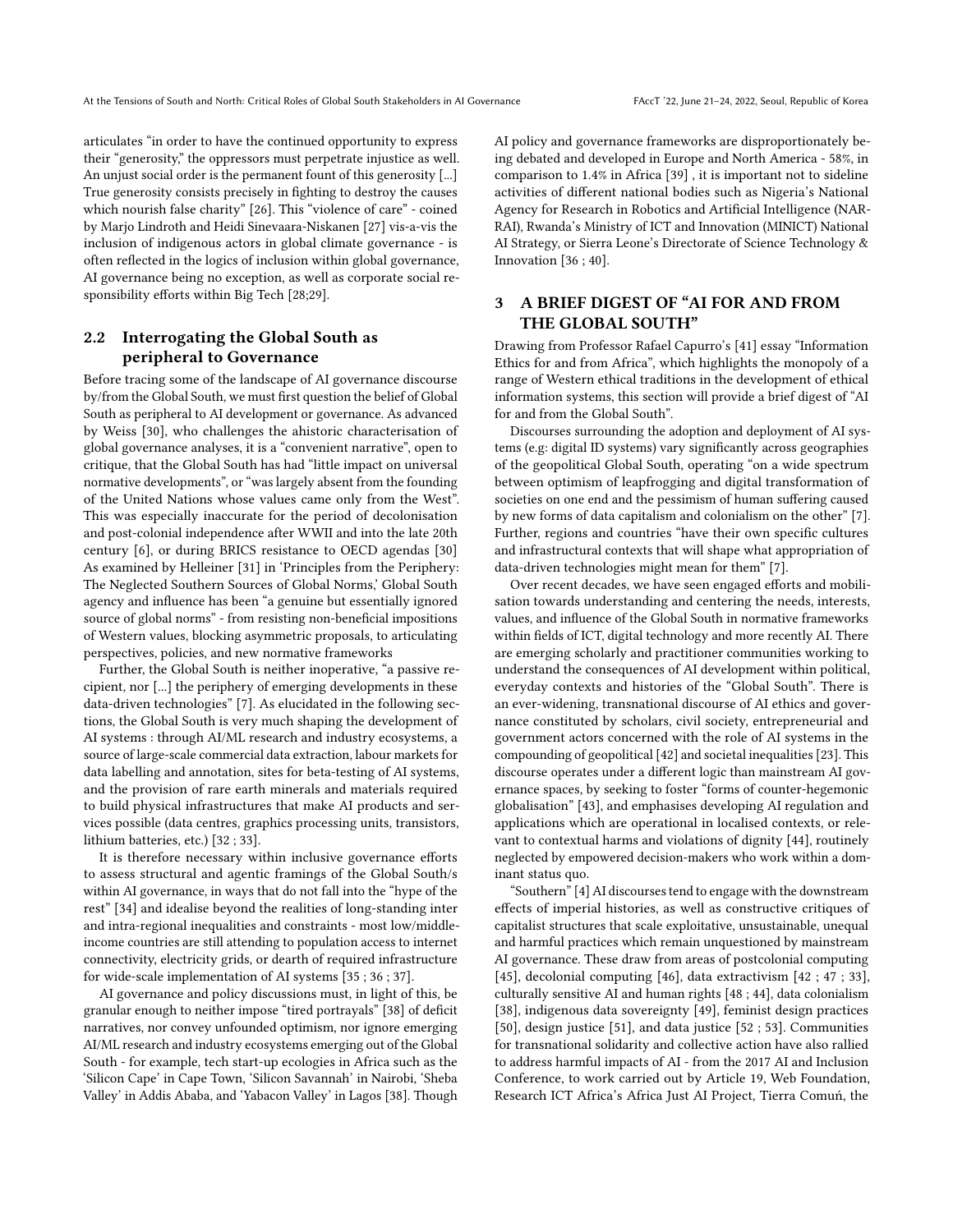Non-Aligned Technology Movement, Global Data Justice Project, Technology Justice Lab, Research ICT Africa, Big Data Sur, Black in AI, Digital Asia Hub, amongst others.

This body of work is in some ways novel, and in many ways departing from existing areas of critical theory and ICT [\[54;](#page-9-51) [55\]](#page-9-52), intercultural information ethics [\[41\]](#page-9-38), critical data studies, new media studies [\[56\]](#page-9-53), ICT for development [\[57\]](#page-9-54) science technology and society, and values in technology [\[58](#page-9-55) ; [59](#page-9-56) ; [60](#page-9-57) ; [61](#page-10-0) ; [62\]](#page-10-1).

#### 3.1 Critical Concerns from the Global South

3.1.1 Digital Sovereignty, Infrastructural and Regulatory Monopolies. Global South adoption of "infrastructural and regulatory landscapes and histories of Euro-America" [\[63\]](#page-10-2) in the form of ESOs (European Standards Organizations) as well as international Standards Development Organizations (SDOs), raise concerns of power consolidation across Western European, North American, and Chinese industries and governments. The production and ownership of technological infrastructure by Global South countries, as well as digital sovereignty (i.e.: data ownership, usage and storage), are essential for countries in the Global South to accrue benefit from AI R&D [\[64](#page-10-3) ; [65\]](#page-10-4). These are precursors to participating in the technological advancements and associated benefits advertised by the Fourth Industrial Revolution [\[64;](#page-10-3) [66\]](#page-10-5).

Nonetheless, issues outlined above, as well as first mover advantages in trade, unequal public-private partnerships, models of manufacturing, procurement protocols, cost of development and pricing of technologies have not yet been identified as sites for necessary reform in mainstream AI governance discourse, requisite to assuring wider international benefit of AI technologies.

Sovereignty. Kovacs and Ranganathan [\[67\]](#page-10-6) caution against any uncritical operationalisation of sovereignty, reminding us that "it is important to ask under what conditions it becomes possible to reclaim sovereignty despite these violent roots". The justification of territorial and digital sovereignty, and concomitant selfdetermination differ greatly between systems of governance (e.g. European, African, or Indigenous systems of governance), domestic and foreign policy agendas, stages of technology infrastructure development, particularities of national regulation, and IP legislation. Given this variability of notions of sovereignty - for example tensions between state and Indigenous sovereignty [\[68\]](#page-10-7) - understanding which are legitimised in AI governance discourse and which are sidelined, and why, is crucial. For example, the Indigenous Data Sovereignty movement, advocating for the "right of Indigenous peoples to control data from and about their communities and lands, articulating both individual and collective rights to data access and to privacy" [\[69\]](#page-10-8), embody valuable examples of beneficial governance, but present critical challenges to state actors leading the dominant AI governance discourse.

Pricing and Ownership. As described by Sampath [\[64\]](#page-10-3), the pricing of exported products "is not determined by a mark-up price set by the Southern producer, but continues to be dependent on the demand generated in Northern export markets". This precludes developing countries' self-determined industrialisation and development, leading to the continuation of structures that encourage extractive dependencies [\[70\]](#page-10-9) of Global South countries on Global

North private companies and regulators. Financial monopolies of rich industrialised governments and industries, as well as political power and trade advantage, are characteristic of modern-day globalised capitalism [\[71;](#page-10-10) [72;](#page-10-11) [73\]](#page-10-12).

Similar monopolies and dependencies are observable in digital infrastructure - GAFA companies (Google, Amazon, Facebook, and Apple) hold high market share in Global South countries, while maintaining infrastructural monopolies that create extractive dependencies. When analysing GAFA companies, Rosa and Hauge [\[74\]](#page-10-13) find that their points of interconnection essential for accessing content delivery networks (CDNs) are concentrated in Global North countries, with more than twice as many countries in the Global South having no points of interconnection. This means that internet service providers (ISPs) in the Global South incur higher access costs, while revenue-generating data move unidirectionally from the South to the North [\[74\]](#page-10-13). Given this asymmetry in financial monopolies and infrastructural dependencies between the Global South and North, Rosa and Hauge [\[74\]](#page-10-13) argue that governance debates "should be reconfigured to account for the complexities of privatized digital information infrastructure and the extraterritorial effects of U.S. laws embedded into the design of these platforms".

The unfettered access and monetisation of Global South national data by Big Tech is detrimental to growing local data economies. In a similar account of unequal infrastructural ownership, African critical data infrastructure (submarine cables, terrestrial fibre-optic networks and data centres) are majority owned by non-African telecom companies. Given that many African countries do not have national data centres, sensitive population data are largely hosted on servers abroad, e.g. Ireland. In response, initiatives such as Smart Africa and the African Tax Administration Forum are developing privacy and taxation policies for Big Tech [\[75;](#page-10-14) [76\]](#page-10-15) germane to AI governance discussions.

Monopolies of AI-relevant IP regulation by rich industrialised governments and proprietary technologies held by Big Tech further preclude the autonomy of Global South countries [\[77\]](#page-10-16). Current solutions of technology transfer [\[78\]](#page-10-17) and technical assistance from North to South are also impeded by patent rights, which according to Intellectual Property Watch [\[79\]](#page-10-18), can "severely reduce technology transfer since they bring high licensing fees and can thus impede the knowledge adaptation to local conditions". Rectifications to such monopolies are highly complex, but initial steps include capacity building and guidelines development within regional IP offices based on South-South cooperation, and reforming private sector incentives.

3.1.2 Extractive Logics as a Systemic Pattern. "Extractive logics as a systemic pattern" of data economies are increasingly being accounted for [\[80\]](#page-10-19) - from surveillance capitalism [\[81\]](#page-10-20), to large-scale extraction of information by capitalist enterprises [\[42;](#page-9-39) [47\]](#page-9-44), all the way to the extraction of rare earth minerals used to build physical infrastructures underpinning AI systems. Pollicy, a Ugandan research institute, map 'digital extractivism' - from cheap digital labour, to "illicit financial flows, data extraction, infrastructure monopolies, digital lending, funding structures, beta testing and platform governance" [\[82](#page-10-21) ; [83\]](#page-10-22). Sampath [\[64\]](#page-10-3) describes extraction from low/middle-income countries by the technology industry, through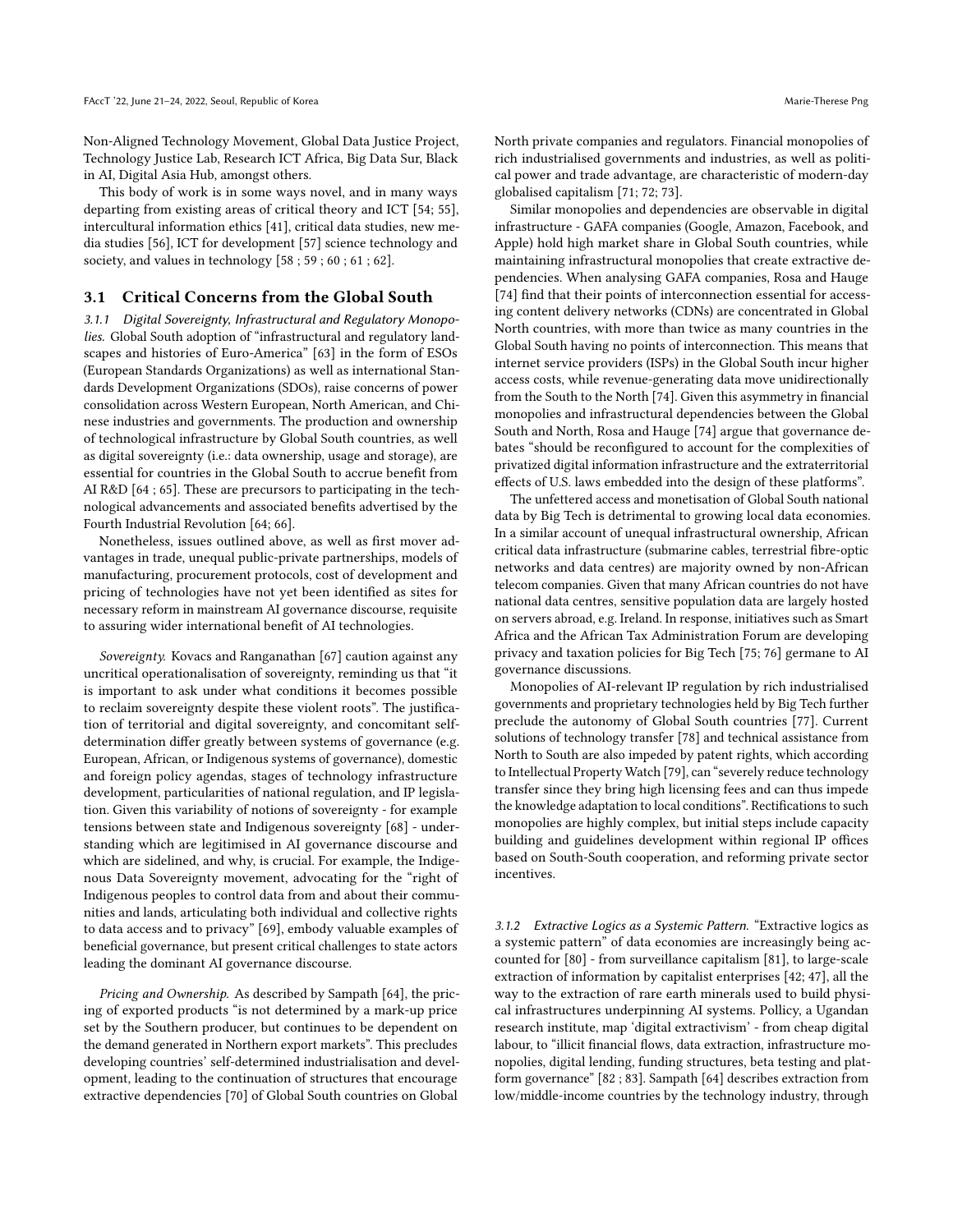introducing "as many applications, platforms and other digital products/services as possible in order to extract the maximum amount of data". This represents "a shift from valuing people as consumers to extracting value through a proliferation of complex instruments" [\[84\]](#page-10-23).

In a coherent articulation, Paola Ricaurte [\[47\]](#page-9-44) explains - "Datacentered economies foster extractive models of resource exploitation, the violation of human rights, cultural exclusion, and ecocide. Data extractivism assumes that everything is a data source. In this view, life itself is nothing more than a continuous flow of data".

Material Extractionism. Contrary to a conventional focus on the immaterial nature of AI, Global South centred AI discourses call to attention the obfuscated human labour [\[85\]](#page-10-24) and material infrastructural components [\[32\]](#page-9-29) of AI, in order to underscore the wider impacts AI systems can have across human and environmental registers. Tapia and Penã [\[86\]](#page-10-25) articulate that "dominated by a liberal framework, the material conditions of production of technological devices that allow digital communications are still ignored" - the "Weight of the Cloud", so to speak [\[87\]](#page-10-26).

Environmental concerns are still peripheral within the dominant AI governance discourse, and though emerging - e.g: GPAI's "A responsible AI Strategy for the Environment" [\[88\]](#page-10-27) - most work on environmental sustainability such as Green AI or AI & Sustainability overlook concerns raised by Global South advocates. While AI can indeed be used to optimise energy use and support renewable energy / green technologies, the argument that AI is a solution to the climate crisis is circuitous, and governance frameworks cannot omit the environmental costs of AI/information infrastructure [\[32\]](#page-9-29). As Crawford [\[33\]](#page-9-30) reiterates - "The data economy is premised on maintaining environmental ignorance".

The energy cost of training machine learning models or developing natural language processing systems is increasingly incorporated into mainstream models of AI harms [\[89](#page-10-28) ; [90\]](#page-10-29). Nonetheless, still neglected are harms from intensive water and fuel usage of server farms, consequent chemical and e-waste, as well as the opaque supply chains and infrastructures of tech/AI companies described by Abraham [\[91\]](#page-10-30) as "a murky network of traders, processors, and component manufacturers [...] the hidden link that helps in navigating the network between metals plants and the components in our laptops".

AI companies engage in geological extraction through investments in smelters and mining concessions for mineral sourcing needed for hardware. In addition, contracts by Microsoft, Google, and Amazon have provided tools to the oil and gas industry for extraction optimisation [\[92\]](#page-10-31), further degrading our environment and ecological services. The buds of such considerations are appearing dominant AI policy discourse [\[93\]](#page-10-32); in a European Parliament report, Bird et al. [\[94\]](#page-10-33) recognise that - "The extraction of nickel, cobalt and graphite for use in lithium ion batteries –commonly found in electrical cars and smartphones− has already damaged the environment, and AI will likely increase this demand" [\[95\]](#page-10-34). This analysis also requires that we look at the human cost of environmental degradation which are disproportionately carried by the Global South. Extractive industries similarly first impact racialised,

vulnerable and neglected groups, via exploitation, state and mining industry violence on indigenous communities, and increased gender violence [\[96\]](#page-10-35).

3.1.3 Beta Testing, Commercial Exploitation and Contextual Incompatibilities. Beta-testing is a form of commercial exploitation, entailing "the testing and fine-tuning of early versions of software systems to help identify issues in their usage in settings with real users and use cases" [\[17\]](#page-9-14). This practice exhibits a pattern of selecting populations that are systemically more vulnerable to risks, or jurisdictions that lack pre-existing safeguards and regulations around data usage, given this practice would violate laws in their localities [\[97\]](#page-10-36). For example, predictive policing developed by Palantir and used by the New Orleans Police Department, or the use of election analytics in the Kenyan and Nigerian elections by Cambridge Analytica before their deployment in Western democracies [\[17\]](#page-9-14) It is therefore crucial to resource capacity for low and middle countries to strengthen legal and institutional protections of marginalised people's rights in ways that work to address long-standing exploitative commercial practices.

Converse to beta-testing, there are also contextual incompatibilities of imported AI systems resulting from a lack of countryspecific training datasets from developing economies [\[98\]](#page-10-37), or misrepresentation of populations and their socio-cultural or political behaviour in existing training datasets. For example, a learning algorithm trained on North American traffic flow or public health datasets is unable to be directly implemented in Central America, Africa or Asia, risking misapplication [\[99\]](#page-10-38). Key to the Global South discourse is grappling with geographic core-periphery patterns of data availability [\[100\]](#page-10-39) and asking who is able to access, participate, or be represented - and for whose gain [\[101\]](#page-10-40).

3.1.4 Data Labour Markets and Workers' Rights. There is a growing movement and literature surrounding the role of workers in AI Governance [\[102\]](#page-10-41). A whole-systems assessment of risks and costs of AI systems recognises the underlying human labour. "Ghost workers" [\[85\]](#page-10-24) are low-paid workers who drive the AI economy - they annotate and classify large volumes of data to improve computer vision, natural language processing, or other types of algorithms

These workers are often hired from countries in the Global South - optimising for labour costs, contracted by specialised annotation platforms such as Microworkers, Samasource, CrowdFlower, or Amazon Mechanical Turk. These companies indeed provide jobs, but lack appropriate policies mitigating workers from exploitative industry practices. Without accountability structures, employers have been known to withhold remuneration, denying "the rights of workers to safer, dignified working conditions" [\[103\]](#page-10-42) - disproportionately impacting those who are economically vulnerable, especially acute in countries with limited labour protection laws [\[104\]](#page-10-43).

Tech worker coalitions such as Turkoptikon, labour unions such as UNI Global Union, or research initiatives such as Fairwork are essential in shaping industry and policy level practice, providing a worker-centred understanding of risks and harms. "Unskilled labourers" are excluded from "expert"-centred governance processes, and are nonetheless as essential for the development of AI systems as they are for robust protective regulations.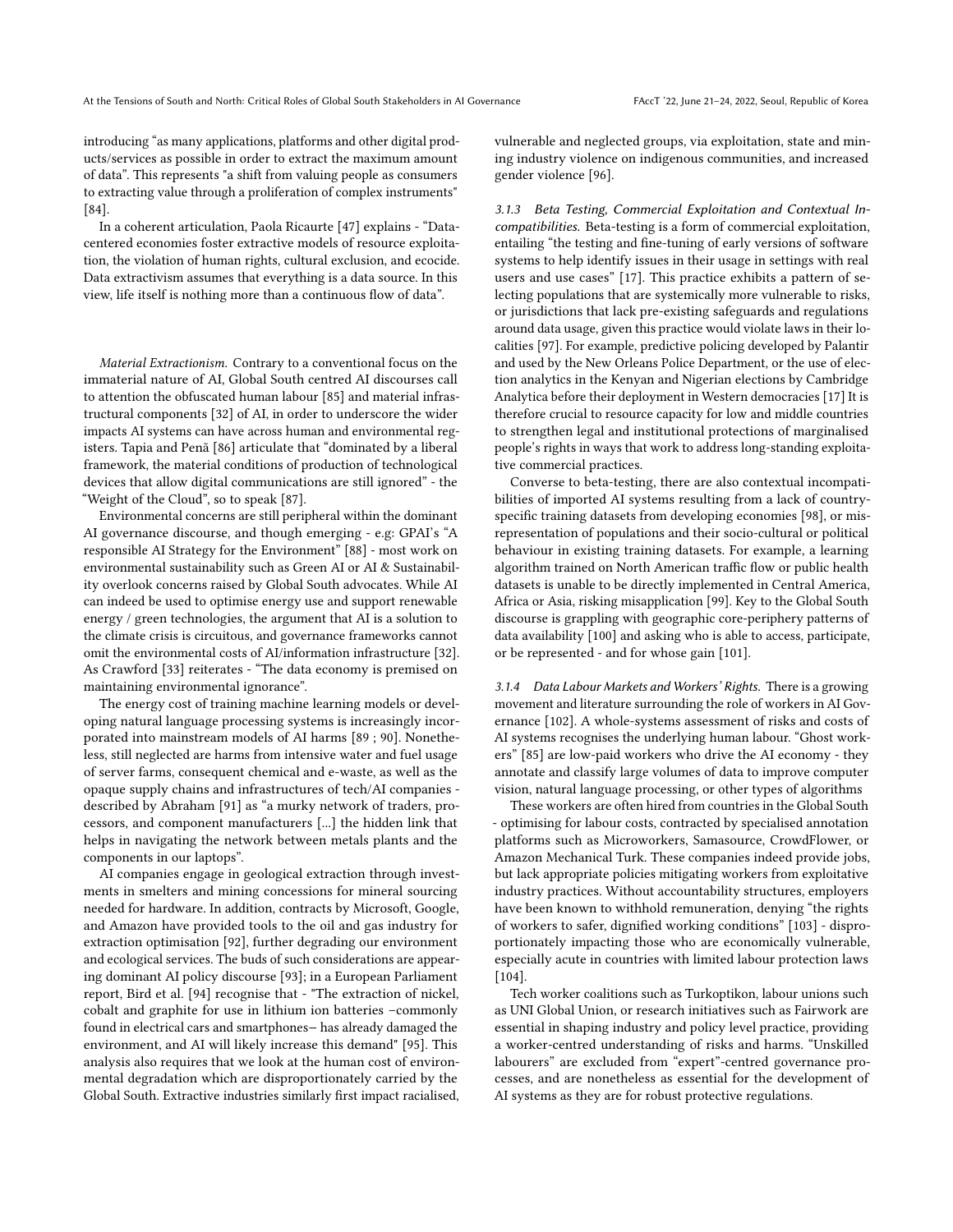# 4 KEY DIFFERENCES BETWEEN DOMINANT AND GLOBAL SOUTH DISCOURSES: WHAT DOES THIS MEAN FOR AI GOVERNANCE?

"Minimising risks and maximising benefits" has been an important directive in orienting the AI ethics, safety, and governance discourse in the Global North. The identification of immediate and tail-risk harms at different scales range from runaway AI [\[105\]](#page-10-44) and lethal autonomous weapons, to devastating de-democratising effects of AI driven platforms, and areas of "bias and fairness, accountability, transparency, explainable AI, and responsible AI" [\[7\]](#page-9-4).

The Global South discourse expands these concerns to wider systemic issues outlined above as critical concerns, which understand AI R&D and industry within a geopolitical and historic context of exploitation between the North and South by way of infrastructure, trade, regulation, geopolitical and financial power, industry monopolies, epistemic hierarchies, extraction of natural resources, etc. The absence of such issues from dominant AI governance discourse makes it clear that involvement of Global South constituents is necessary for more comprehensive risk assessment and governance of AI systems.

These significant differences between Global South and Global North discourses surrounding the risks of the AI industry warrants a systemic restructuring of AI governance processes beyond current frameworks of Inclusive AI governance. In order for the unequal distribution of risks of AI systems to be comprehensively assessed and mitigated, the integration of Global South voices and perspectives (governments, civil society, industry, academia) in the formation of governance processes is only the first step - integration must be in conjunction with a co-construction of roles that ensure Global South actors can engage in co-governance.

# 5 BEYOND STATUS QUO AI GOVERNANCE: ROLES OF THE GLOBAL SOUTH IN GLOBAL AI GOVERNANCE

The purpose of inclusion is structural reform - the redistributing resource allocation, agenda-setting and decision-making power [\[22\]](#page-9-19). Based on the spectrum in inclusion-exclusion dynamics provided by Marchetti [\[106\]](#page-10-45) of ostracisation, exclusion, co-option, inclusion, and integration - to which critical views would add structural reform, dismantling, and alterity - inclusion is only the first positive step away from exclusion.

Within this view, internal efforts towards inclusion are necessary, but primacy is conferred to contesting and interrogating the very governance structures and geopolitical / economic infrastructures that Global South actors are being included into. Postcolonial, or "Southern" views [\[5\]](#page-9-2) challenge established AI governance at multiple levels - which issue-framing is conferred legitimacy, unquestioned ideological assumptions of governance processes, discursive power and its financial drivers, bringing to light regulatory capture, etc.

Efforts towards meaningful inclusion, and critically-led integration of Global South actors into AI governance processes requires an intentional formalisation of their roles. These roles must be coconstructed with Global South actors - from civil society, industry, academic institutions, and governments - alongside a negotiation to

reform exclusionary dynamics in governance processes. Proposed roles of Global South actors proposed by this paper are three-fold - 1. Acting as a challenging function to exclusionary governance mechanisms 2. Providing legitimate expertise in the interpretation and localisation of risks, demands, and issue-framing, which includes providing a whole-systems (e.g.: supply chain to deployment) and historic view of AI systems 3. Providing a source of alternative governance mechanisms - South-South solidarity, co-governance, democratic accountability, and a political economy of resistance.

# 5.1 Challenging Function to Exclusionary Governance Mechanisms

A key role of the "Global South" within global governance systems, including AI governance, is fundamentally a challenging function to dominant legal and governance structures that disproportionately support the accretion of safety and capital to certain groups, to the neglect of marginalised communities [\[106\]](#page-10-45). Global South state and non-state actors have long intervened upon, challenged, and shaped international law, trade agreements, intellectual property law, and protocols of technology procurement from commercial providers. Non-state actors provide the body of a "political economy of resistance" - a subset of which has been described as "data activism" [\[53](#page-9-50) ; [107](#page-10-46) ; [52\]](#page-9-49) - ranging from back-engineering statistical models [\[108\]](#page-10-47) and advocacy for facial recognition moratoriums, to applying strategic litigation and co-developing policy proposals with directly affected communities. These practices articulate "new forms of political participation and civil engagement in the age of datafication" [\[109\]](#page-10-48).

As Global South actors intervene upon and challenge exclusionary AI governance mechanisms, and shape AI governance processes, tensions between state and non-state actors must also be a point of strategic focus. Though efforts to mitigate the harms of AI technologies within a wider political economy [\[110\]](#page-10-49) at macro and micro levels are mutually dependent, government level and citizen level aspirations often diverge. As an example, the Kenyan government's National Integrated Identity Management System was contested by the Nubian Rights Forum and the Kenya Human Rights Commission who took legal action on the basis that the system violated "the right to privacy, equality, and non-discrimination enshrined in Kenya's constitution" [\[111\]](#page-11-1).

### 5.2 Legitimate Interpretation of Harms

"The key feature of transnational activism in global governance is precisely its stubborn attempt to influence the normative battle on the right and legitimate interpretation of crucial global issues" [\[106\]](#page-10-45). Aforementioned critical neglected areas - of digital sovereignty in light of colonial histories, infrastructural and regulatory monopolies, material supply chains of the AI industry, workers' rights, data extractionism, beta testing, commercial exploitation, regulatory capture, contextual incompatibilities - are current in Global South discourses but not yet integrated in global AI governance agendas.

The integration of these issues must be defined and framed by those who experience the costs incurred by AI systems and their wider political economies. Governance decision-making power is held by elite groups constrained largely to Europe and North America and composed of bureaucrats, industry leaders, and regulators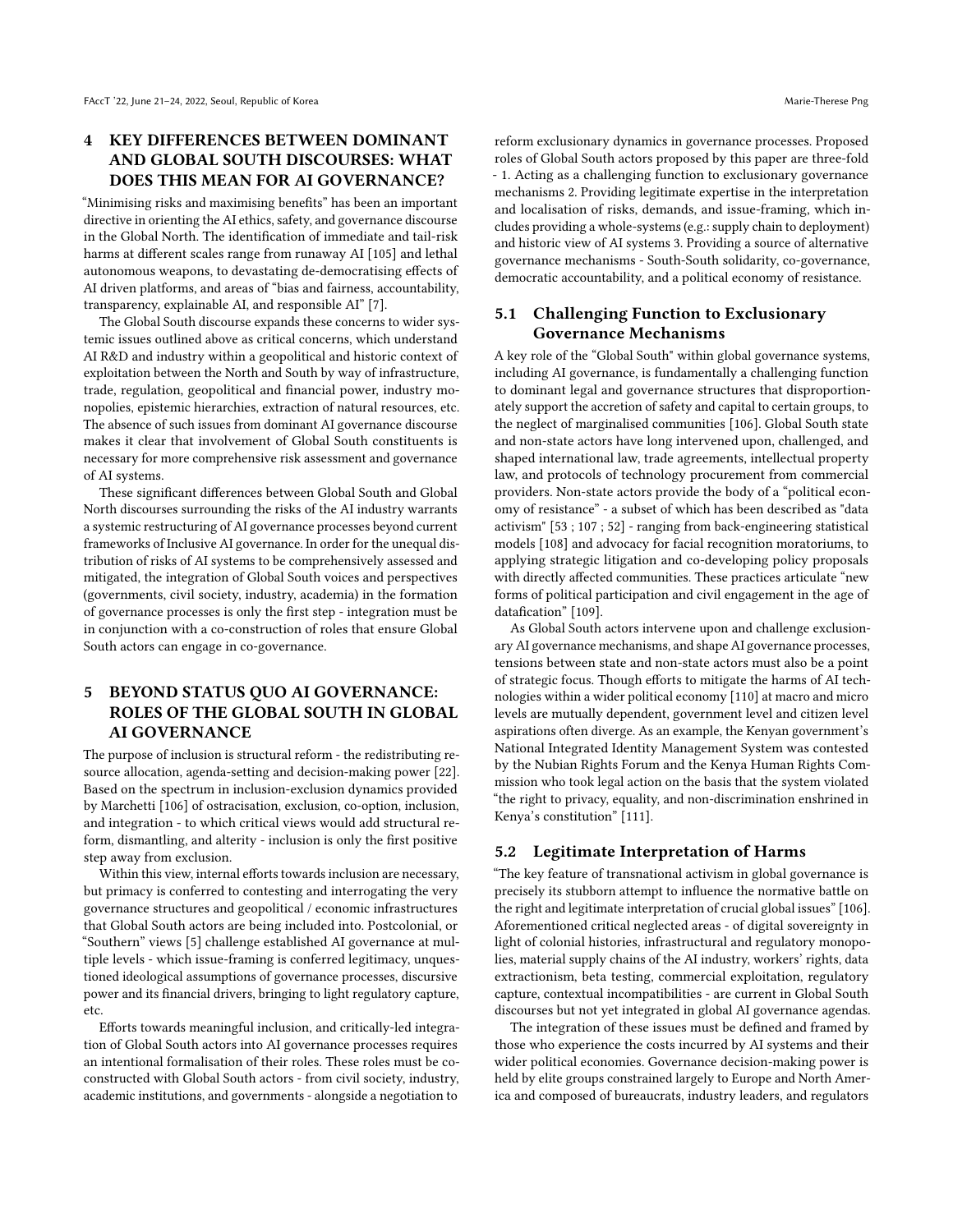who are often removed in their experience and knowledge from the realities of how harms operate [\[112\]](#page-11-2).

It is in fact those at the sites of harm who practically understand required solutions (see section 5.3.1.). Efforts to govern and regulate the building and deployment of AI systems, especially in the development of protective guardrails, often neglect the legitimate capacity of Global South state and non-state actors to interpret the harms which they are subject to. Regional, financial and institutional credibility results in elite institutions, industry and governments - largely based in Western Europe, North America, and China - are disproportionately conferred legitimacy in defining AImediated harms and their corresponding mitigating actions. Civil society and Global South actors are conferred disproportionately less legitimacy, visibility, and influence.

Recognising the legitimate expertise of impacted groups counterbalances the tendency of AI governance initiatives to assume universal notions of harm, where definitions are inaccurately generalised in ways that neglect cultural, regional, jurisdictional divergences. Assumptions of universalisms often entail hegemonic impositions of ideologies or blueprints of progress particular to a powerful minority - in the case of AI governance, governments of information mature economies and industry in North America and Western Europe [\[113](#page-11-3) ; [114\]](#page-11-4). This is highlighted by Arora [\[115\]](#page-11-5) within digital privacy - "as technology companies expand their reach worldwide, the notion of privacy continues to be viewed through an ethnocentric lens.

It disproportionately draws from empirical evidence on Westernbased, white, and middle-class demographics". "Southern" philosophical perspectives of privacy, definitions of privacy-related harm, use-cases of what privacy protection looks like, and locally germane legislation - where privacy regulation "dignifies those at the margins, by giving their privacy its contextual integrity" - are therefore essential. For example, the South African government's Smart ID in the context of South Africa's history, evokes for certain citizens "past identification systems such as the Population Registration Act by the apartheid government used to racially segregate citizens" [\[115\]](#page-11-5). In order for definitions of harm and regulatory standards to be contextually operationalisable, comparable rather than universal global standards have been proposed as part of the coordination of global regulatory responses to AI technologies [\[116\]](#page-11-6).

# 5.3 Providing Alternative Governance Mechanism

As aforementioned, one of the roles of Global South actors within AI governance is a challenging function to the inequitable distribution of the benefits and costs of AI systems, and interrogating the governance, geopolitical and economic infra/superstructures that AI industries and their regulations that shape this inequality

There is a distinct community of Global South oriented practitioners developing new forms of political objectives, praxis / action repertoires, and strategic organisation [\[109\]](#page-10-48) that describe alternative mechanisms for governance. Some of these concepts and practices of reform are summarised in the following section, structured under Stefania Milan's [\[117\]](#page-11-7) framework outlined in "Social Movements and Their Technologies" - classifying different action

repertoires of mobilisation as "inside", "outside", and "beyond" institutions of decision-making power. These include participation, cogovernance, and mechanisms for democratic accountability within institutions of power, efforts of South-South solidarity oriented outside institutions of power, and a generative political economy of resistance oriented beyond institutions of power.

#### 5.3.1 Inside: Participation, Co-governance & Democratic accountability.

Participation & Co-governance. Co-governance is a more developed framework of inclusive or representative governance, that seeks to "shift the balance of power in favour of crisis-affected communities" [\[118\]](#page-11-8). It understands that AI risks cannot be adequately defined by those who are distanced from AI risks by dimensions of power and institutional safety [\[16](#page-9-13) ; [52](#page-9-49) ; [119\]](#page-11-9), and that legitimate assessment of harms is not possible without participation of Global South state and non-state actors - allowing for proportionate and systemic influence of equivalent guardrails. As Kak [\[44\]](#page-9-41) articulates, there is a "need to approach the political economy of AI from varying altitudes- global, national, and from the perspective of communities whose lives and livelihoods are most directly impacted in this economy". The slogan "nothing about us without us" - originating from Central European political traditions [\[120\]](#page-11-10) and later adopted in the disability rights movement around the development of innovative technologies [\[121\]](#page-11-11) emphasises that no policy should be developed without direct participation of affected communities.

Centering the knowledge of those most exposed to risks has been long developed by Participatory Action Research, and Critical Development Studies [\[122\]](#page-11-12). Participatory artificial intelligence entails the "involvement of a wider range of stakeholders than just technology developers in the creation of an AI system, model, tool or application" [\[123](#page-11-13) ; [124\]](#page-11-14), or product risk assessments carried out with impacted communities. This is to ensure that AI technologies, and their regulation, are able to respond to "specific social, economic, and cultural demands" [\[116\]](#page-11-6). The specificity of these demands is necessary for adequately contextualised protective regulation - NGO and public sector entities have "more ethical breadth in the number of topics covered, more engaged with law and regulation, and generated through processes that are more participatory" than the private sector [\[119\]](#page-11-9) or international organisations.

Democratic accountability. It is well understood that there are accountability deficits in global governance bodies "which lack formal mechanisms of democratic accountability that are found in states, such as popularly elected leaders, parliamentary oversight, and non-partisan courts. Instead, the executive councils of global regulatory bodies are mainly composed of bureaucrats who are far removed from the situations that are directly affected by the decisions they take" [\[125\]](#page-11-15). As McGlinchey et al. [\[112\]](#page-11-2) offer, "civil society action at the international level is predominantly focused on building political frameworks with embedded democratic accountability." Notions of "counter-democracy" [\[126\]](#page-11-16) are also useful here. Counter democracy is "not contrary to democracy, but a vital and perennial aspect of it [...] counter-democratic actors organise distrust against power-holders, pressuring them to strengthen accountability" [\[127\]](#page-11-17).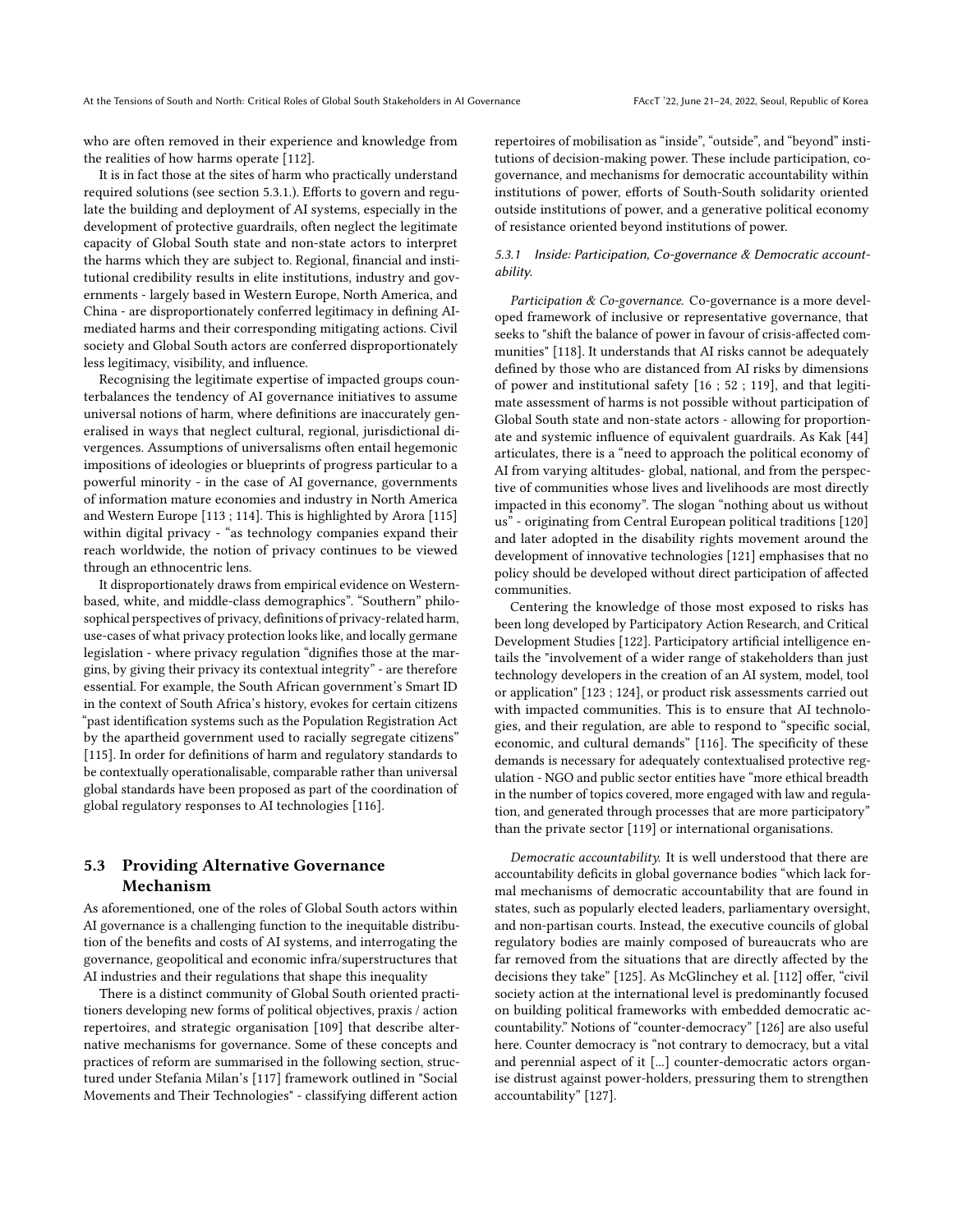Co-governance for accountability has been designed into programmes in Brazil, Mexico, the US and India, across policy areas ranging from participatory budgeting, anti- corruption, poverty reduction, infrastructure provision, school reform, electoral administration, and police reform [\[128\]](#page-11-18). Some of these programmes have achieved significant pro-accountability success by "giving social actors direct access to state institutions", and creating conditions where citizens can challenge governments through the media or courts [\[128\]](#page-11-18). This form of vertical accountability is noted within AI governance in the series of facial recognition moratoriums, as well as contestations of AI industry regulatory capture led by civil society and impacted communities.

As a "nongovernmental and noncommercial space of association and communication" [\[129\]](#page-11-19), civil society is well situated as a mechanism of accountability to global governance and state bodies. Civil society organisations operate by monitoring policy publications and participating in policy reviews, increasing public visibility and transparency of global governance processes, working towards redress of harmful externalities from regulation or lack thereof, and advancing formal accountability mechanisms for global governance operations [\[130\]](#page-11-20). This work benefits all sectors of society, and is often under-resourced and under-compensated, and with global AI initiatives often requesting civil society to participate in consultations on a voluntary basis [\[112\]](#page-11-2), highlights the need for such initiatives to match these invitations with resources and compensation.

5.3.2 Outside: South-South Solidarity. South-South coalition building and solidarity is an important asset for low and middle income country governments to multilaterally advance advantageous agendas within AI policy and international norms development. Geopolitical coalitions such as the UN South-South Initiative, Group of 77 and Non Aligned Movement - key in the decolonisation and independence movements in Africa, Asia, Latin America, Middle East, and other regions - are examples of alternative governance mechanisms that can be engaged with through AI global governance initiatives. Today, these coalitions represent two-thirds of UN membership, and 55% of the global population.

Though they are state-led, grappling with state-civil society tensions, these bodies act as a mechanism for Global South governments to assert self-determination through multilateral action, develop and uphold collective and anticipatory interests, and engage in capacity-building in ways that interrupt dependencies on Global North governments and industries [\[6\]](#page-9-3). Importantly, these coalitions embody an experiential and institutional memory that reaffirms and articulates continuities of colonialism in contemporary global inequality.

In 2020, Professor Ulises Mejias proposed a Non Aligned Technology Movement, with a primary goal of transitioning from technologies that reinforce aforementioned dependency dynamics, to technologies that support the self-determination of developing countries [\[131\]](#page-11-21). The design, development and deployment of AI technologies, and their governance, are being further re-thought by indigenous-led groups such as the Global Indigenous Data Alliance, and others aligned with postcolonial self-determination. These calls for reformist or "alternative" governance mechanisms

understand how administrative, cultural, economic, and epistemological legacies of European colonialism are integrated within global governance structures emergent out of the postcolonial era [\[132](#page-11-22) ; [64\]](#page-10-3).

5.3.3 Beyond: A Generative Political Economy of Resistance. Questions as to how AI systems should be designed, developed, deployed, and governed are being asked beyond government and industry approaches to AI governance. Resistance practices which seed the possibility of alternative designs and use / non-use of AI systems are a "political economy of resistance" [\[53\]](#page-9-50). These include forms of algorithmic resistance in Latin America [\[133\]](#page-11-23), counter-surveillance [\[134\]](#page-11-24), grassroots data activism, free software movements from hacker culture [\[135\]](#page-11-25), and new data epistemologies [\[109\]](#page-10-48). As Milan and Trere[\[52\]](#page-9-49) conceptualise the Global South, it is a "place of (and a proxy for) alterity, resistance, subversion, and creativity". Alternative systems and solutions are also being built at a local level from "creole technologies" [\[136\]](#page-11-26) to innovation ecosystems based on collection and ownership of data by local communities [\[47\]](#page-9-44), which can provide blueprints for alternative models.

# 6 POWER ANALYSIS: EXPLAINING KEY **DIFFERENCES**

The incongruities between Global South and Global North conceptualisations of AI risks, and the ways in which regimes of Global North government and industry dominance are reproduced, point to a gap in understanding histories of "structural power which privileges certain actors at the expense of others" [\[137\]](#page-11-27). Ideals of technological progress and industrialisation, looking to the future, often obfuscate our histories. Such ideals are "deeply entrenched in a wider social context that encourages us to ignore the historical roots of current inequalities– which, in fact, are not amenable to a technological solution alone" [\[64\]](#page-10-3). In order for AI governance to materially mitigate risks for a global majority, and be a truly representative and participatory process, it must be embedded within a "broader analysis of power and political dynamics" [\[138](#page-11-28) ; [139\]](#page-11-29).

### 6.1 The Coloniality of Power in AI Governance

Contemporary legacies of European colonialism in interpersonal, societal and geopolitical power asymmetries are described by the concept of "coloniality" [\[132\]](#page-11-22). Coloniality is the continuation of inequality emergent from "the historical processes of dispossession, enslavement, appropriation and extraction [. . .] central to the emergence of the modern world" [\[140\]](#page-11-30). These inequalities and consequent harms are reproduced within dimensions of authority, economy, politics, race, gender and sexuality, knowledge and subjectivity [\[141](#page-11-31) ; [132\]](#page-11-22). The coloniality of power is a useful explanatory framework for comprehending the concentration of harms and benefits of AI systems across the Global South and North, across social hierarchies, and informs emerging frameworks that recognise continuities of colonial exploitation, extraction, and dispossession in the use of labour, material resources, and data in AI industries such as data colonialism and data capitalism [\[142](#page-11-32) ; [47](#page-9-44) ; [42](#page-9-39) ; [38](#page-9-35) ; [81](#page-10-20) ; [45](#page-9-42) ; [46\]](#page-9-43).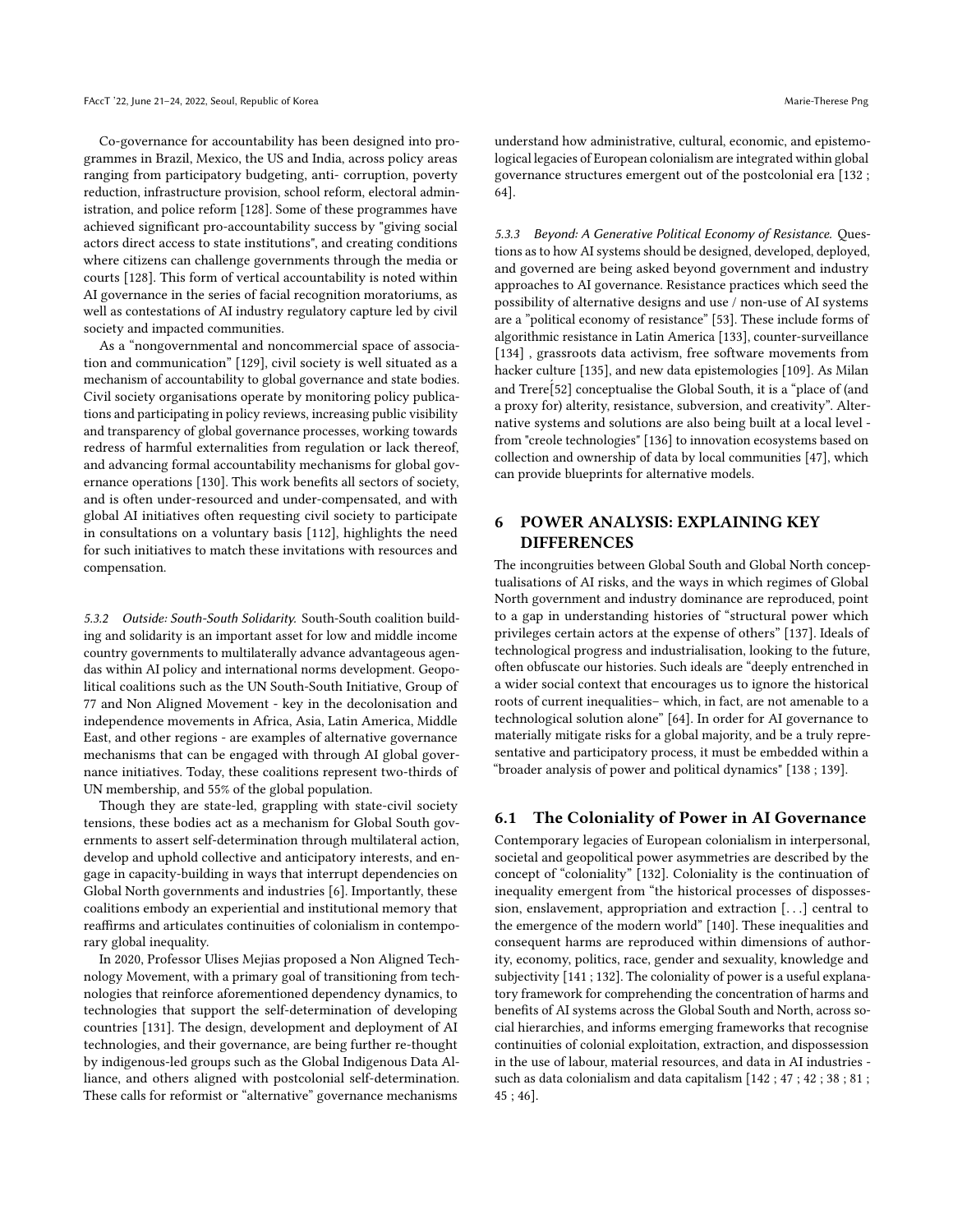Within this framing, we can understand the perhaps genuine intention to develop inclusive governance and directing the problemsolving potential of AI research to local and global problems related to inequality, as missing a core macro-historic analysis of how institutions, governments, and bureaucracies shaping AI governance processes themselves reproduce structural injustices in latent or active ways.

For example, international laws which would underpin the global governance of AI systems are argued to have been constructed by and rooted in institutions of geopolitical domination and imperialism. As Raval, Kak and Calcanõ [\[63\]](#page-10-2) argue - "in post-colonial societies governance infrastructures and legal frameworks are also shaped by colonial legacies. The ensuing struggles over legislation and record-keeping practices, problematic efforts at digitalization and complex dependencies on foreign enterprise — have all resulted in unreliable, dynamic and highly contested practices of data governance." There is therefore a need for AI Governance to continuously question the histories of legal systems and what harms they preclude and enable - "what has historically been considered to be legal, and institutionalised through formal rules, is not necessarily moral or desirable for an equitable future" [\[64\]](#page-10-3).

Tools for interrogation can be drawn from critical legal scholars such as Anthonie Anghie, associated with the Third World Approaches to International Law (TWAIL) movement - which understands that concepts in international law were developed during the formal colonial era which resonates in practices today. Theoretical approaches to justice within AI governance and international law are grounded in Western ethical values [\[63;](#page-10-2) [115](#page-11-5) ; [143\]](#page-11-33) which are "too parochial and eurocentric to meet global challenges" and contextualised within conceptual frameworks within "Hindu law, Muslim law, African laws and Chinese law" [\[144\]](#page-11-34). This leverages the argument for legal pluralism, and by extension troubles notions of eurocentric universalisms in favour of complex but necessary pluralism within global AI governance.

# 6.2 Historicising Popular AI Governance Frameworks: The Fourth Industrial Revolution

Under the Fourth Industrial Revolution (4IR), the AI industry is estimated to produce an "additional economic output of around US\$13 trillion by 2030, increasing global GDP by about 1.2 % annually" [\[145\]](#page-11-35). Though economic benefits may indeed accrue to certain Global South economies, these claims do not recognise longstanding exclusionary path dependencies and first-mover advantages within commercial trade, or infrastructural initiatives and partnerships.

Economic benefits of AI often fall under "hyperbolic claims that big data and the data economy are the new 'frontier of innovation,' with 'cost-effective,' 'profit-generating' properties for all" [\[64\]](#page-10-3), and do not recognise selective enrichment, and market concentrations that the AI industry enables, resulting in a "Matthew effect" [\[146](#page-11-36) ; [147\]](#page-11-37), which deepens inequalities between the Global North and South, as historic inequalities "intertwine with new power asymmetries to create newer, and more drastic, degrees of exclusion" [\[64\]](#page-10-3). As Chan et al. [\[139\]](#page-11-29) articulate "those best-positioned to profit from the proliferation of artificial intelligence (AI) systems are those with the most economic power".

These exclusionary path dependencies are congruent with prior industrial revolutions - the First Industrial Revolution relied on the extraction and exploitation of labour, knowledge and natural resources from European colonies, made possible by military-led efforts by Western European and consequently North American colonial administrations. Colonial regimes were maintained by unequal and racialized [\[148\]](#page-11-38) legal, political, and economic systems which persist today. We can therefore understand modern inequalities as embedded in consecutive iterations from the First Industrial Revolution, similar to how technological advancements have been iterated upon over sequential Revolutions. Illustrative of this overlap are the aforementioned treatment of ghost workers and exposure of marginalised populations to the risks of beta-testing, features of the capitalist mode of production that maintains North-South economic asymmetries [\[149\]](#page-11-39), and are continuous with dynamics of extraction and exploitation between ex-colonial administrations and ex-colonies [\[150](#page-11-40) ; [151;](#page-11-41) [152\]](#page-11-42).

It is particularly pertinent to note that both notions of Industrial Revolution and Global South are closely tied to colonial histories, and though these terms are utilised regularly by the dominant AI governance discourse, their associated histories are omitted.

### 7 CONCLUSION

Over recent decades, there has been a growing transnational discourse of technology ethics and governance integrating the needs, interests, values, and influence of the Global South actors in normative frameworks within fields of ICT, digital technology and now AI. By outlining aspects of this Global South discourse, including critical concerns neglected by the dominant AI discourse led by Global North institutions - from infrastructural and regulatory monopolies, to harms associated with the labour and material supply chains of AI technologies - we can better identify substantive gaps in current dominant AI governance processes, and bridge them with expertise from the Global South.

Despite current efforts towards inclusion of the Global South in AI governance processes , it is clear that inclusion is the first step of a long effort towards institutional reform that allows for adequate distribution of agenda-setting, decision-making, and resource power, as well as accountability. Necessary steps for governance processes are to: 1. engage in a historical-geopolitical analysis of structural inequality and the coloniality of geopolitical power asymmetries and international legal frameworks 2. co-construct roles for Global South actors to substantively engage in AI governance processes 3. identify mechanisms and protocols that mitigate "paradoxes of participation" and redress institutional power imbalances in order to meaningfully engage with underrepresented stakeholder groups. Without this, AI governance within elite institutions will continue to express a desire for globally beneficial AI without mitigating the institutional and systemic reproduction of inequality.

#### REFERENCES

- <span id="page-8-0"></span>[1] Mahler, Anne Garland. 2017. "Global South." Oxford Bibliographies Online Datasets, October. [https://doi.org/10.1093/obo/9780190221911-0055.](https://doi.org/10.1093/obo/9780190221911-0055)
- <span id="page-8-1"></span>[2] Singh, Ranjit, and Rigoberto Lara Guzmán. 2021. "Parables of AI In/from the Global South." Data & Society. September 7, 2021. [https://datasociety.net/announcements/2021/07/13/call-for-participants](https://datasociety.net/announcements/2021/07/13/call-for-participants-parables-of-ai-in-from-the-global-south/)[parables-of-ai-in-from-the-global-south/.](https://datasociety.net/announcements/2021/07/13/call-for-participants-parables-of-ai-in-from-the-global-south/)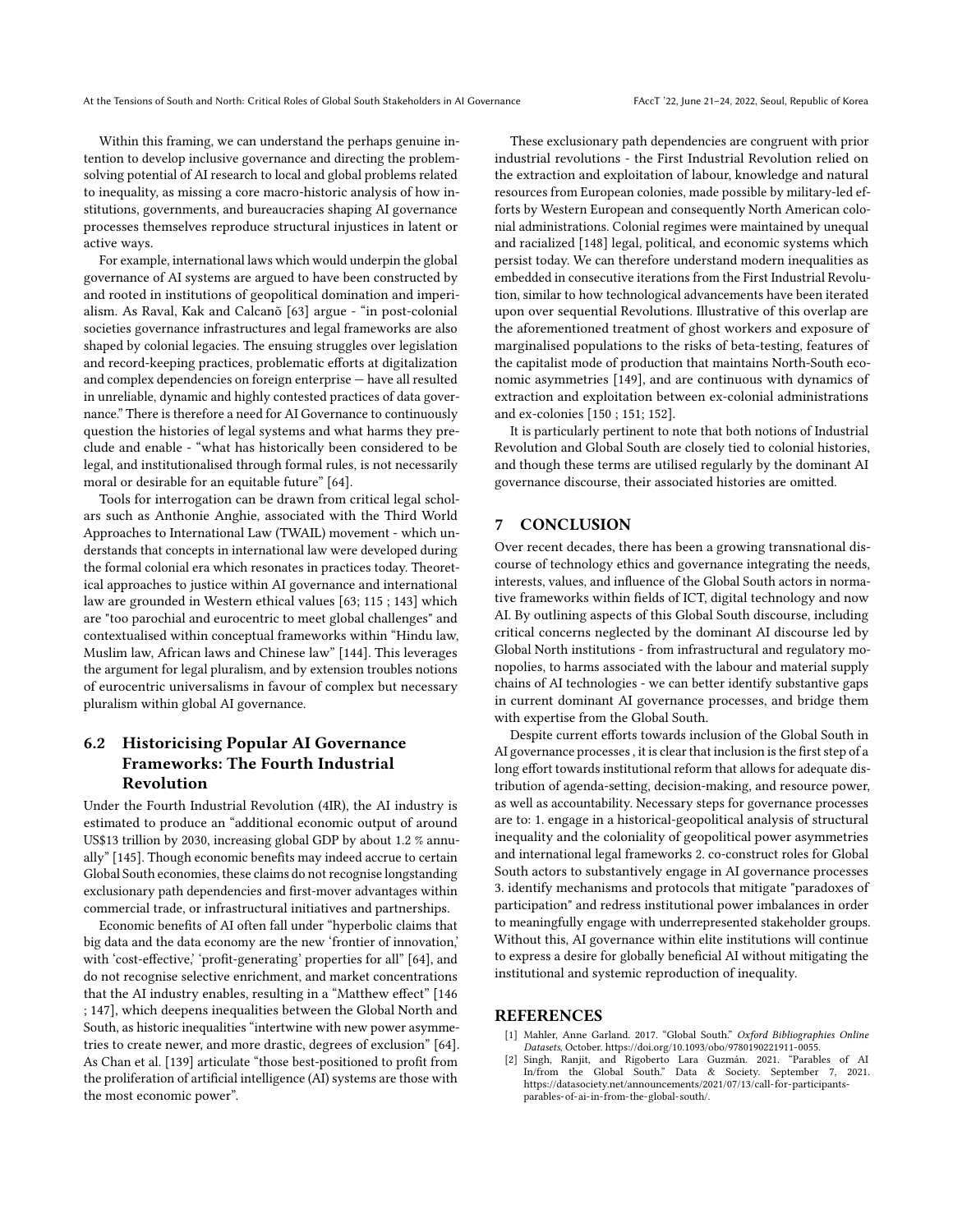#### FAccT '22, June 21-24, 2022, Seoul, Republic of Korea Marie-Therese Png and the Second Marie-Therese Png and Marie-Therese Png

- <span id="page-9-0"></span>[3] Edouard Glissant, and J Michael Dash. 1999. Caribbean Discourse : Selected Essays. Charlottesville: University Press Of Virginia.
- <span id="page-9-1"></span>[4] Connell, Raewyn. 2007. "The Northern Theory of Globalization." Sociological Theory 25 (4): 368–85. [https://doi.org/10.1111/j.1467-9558.2007.00314.x.](https://doi.org/10.1111/j.1467-9558.2007.00314.x)
- <span id="page-9-2"></span>[5] Comaroff, Jean, and John L Comaroff. 2016. Theory from the South, Or, How Euro-America Is Evolving toward Africa. London ; New York: Routledge, Taylor & Francis Group.
- <span id="page-9-3"></span>[6] Weiss, Thomas G., and Adriana Erthal Abdenur. 2014. "Introduction: Emerging Powers and the UN – What Kind of Development Partnership?" Third World Quarterly 35 (10): 1749–58. [https://doi.org/10.1080/01436597.2014.971583.](https://doi.org/10.1080/01436597.2014.971583)
- <span id="page-9-4"></span>[7] Singh, Ranjit. 2021. "Mapping AI in the Global South." Medium. January 26, 2021. [https://points.datasociety.net/ai-in-the-global-south-sites-and](https://points.datasociety.net/ai-in-the-global-south-sites-and-vocabularies-e3b67d631508)[vocabularies-e3b67d631508.](https://points.datasociety.net/ai-in-the-global-south-sites-and-vocabularies-e3b67d631508)
- <span id="page-9-5"></span>[8] Kleven, Anthony. 2019. "Belt and Road: Colonialism with Chinese Characteristics." Www.lowyinstitute.org. May 6, 2019. [https://www.lowyinstitute.org/the](https://www.lowyinstitute.org/the-interpreter/belt-and-road-colonialism-chinese-characteristics)[interpreter/belt-and-road-colonialism-chinese-characteristics.](https://www.lowyinstitute.org/the-interpreter/belt-and-road-colonialism-chinese-characteristics)
- <span id="page-9-6"></span>[9] Sheng, Li, and Dmitri Felix do Nascimento. 2021. "The Belt and Road Initiative (BRI): The South-South Cooperation (SSC) with Chinese Characteristics." The Belt and Road Initiative in South–South Cooperation, 1–43. [https://doi.org/10.](https://doi.org/10.1007/978-981-16-6357-4_1) [1007/978-981-16-6357-4\\_1.](https://doi.org/10.1007/978-981-16-6357-4_1)
- <span id="page-9-7"></span>[10] Nash, Andrew. 2003. "Third Worldism." African Sociological Review / Revue Africaine de Sociologie 7 (1). [https://doi.org/10.4314/asr.v7i1.23132.](https://doi.org/10.4314/asr.v7i1.23132)
- <span id="page-9-8"></span>[11] Chatham House. 2021. "Reflections on Building More Inclusive Global Governance." April 2021. [https://www.chathamhouse.org/sites/default/files/2021-](https://www.chathamhouse.org/sites/default/files/2021-04/2021-04-15-reflections-building-inclusive-global-governance.pdf) [04/2021-04-15-reflections-building-inclusive-global-governance.pdf.](https://www.chathamhouse.org/sites/default/files/2021-04/2021-04-15-reflections-building-inclusive-global-governance.pdf)
- <span id="page-9-9"></span>[12] Jobin, Anna, Marcello Ienca, and Effy Vayena. 2019. "The Global Landscape of AI Ethics Guidelines." Nature Machine Intelligence 1 (9): 389–99. [https://doi.org/](https://doi.org/10.1038/s42256-019-0088-2) [10.1038/s42256-019-0088-2.](https://doi.org/10.1038/s42256-019-0088-2)
- <span id="page-9-10"></span>[13] Jasanoff, Sheila, and J. Benjamin Hurlbut. 2018. "A Global Observatory for Gene Editing." Nature 555 (7697): 435–37. [https://doi.org/10.1038/d41586-018-03270-](https://doi.org/10.1038/d41586-018-03270-w)
- <span id="page-9-11"></span>[w.](https://doi.org/10.1038/d41586-018-03270-w) [14] V. Garcia, Eugenio. 2021. "The International Governance of AI: Where Is the Global South?" The Good AI. January 28, 2021. [https://thegoodai.co/2021/01/28/](https://thegoodai.co/2021/01/28/the-international-governance-of-ai-where-is-the-global-south/) [the-international-governance-of-ai-where-is-the-global-south/.](https://thegoodai.co/2021/01/28/the-international-governance-of-ai-where-is-the-global-south/) [15] Green, Ben. 2019. "Good" isn't good enough. In Proceedings of the AI for Social
- <span id="page-9-12"></span>Good Workshop, Vancouver, Canada.
- <span id="page-9-13"></span>[16] Ulnicane, Inga, Damian Okaibedi Eke, William Knight, George Ogoh, and Bernd Carsten Stahl. 2021. "Good Governance as a Response to Discontents? Déjà Vu, or Lessons for AI from Other Emerging Technologies." Interdisciplinary Science Reviews 46 (1-2): 71–93. [https://doi.org/10.1080/03080188.2020.1840220.](https://doi.org/10.1080/03080188.2020.1840220)
- <span id="page-9-14"></span>[17] Mohamed, Shakir, Marie-Therese Png, and William Isaac. 2020. "Decolonial AI: Decolonial Theory as Sociotechnical Foresight in Artificial Intelligence." Philosophy & Technology 33 (July). [https://doi.org/10.1007/s13347-020-00405-8.](https://doi.org/10.1007/s13347-020-00405-8)
- <span id="page-9-15"></span>[18] Taylor, Keeanga-Yamahtta. 2019. Race for Profit : How Banks and the Real Estate Industry Undermined Black Homeownership. University Of North Carolina Press.
- <span id="page-9-16"></span>[19] Cleaver, Frances. 1999. "Paradoxes of Participation: Questioning Participatory Approaches to Development." Journal of International Development 11: 597–612. [http://citeseerx.ist.psu.edu/viewdoc/summary?doi=10.1.1.461.2819.](http://citeseerx.ist.psu.edu/viewdoc/summary?doi=10.1.1.461.2819)
- <span id="page-9-17"></span>[20] Bliss, Frank, and Stefan Neumann. 2008. "Participation in International Development Discourse and Practice: 'State of the Art' and Challenges." INEF-Report, no. 94. [https://duepublico2.uni-due.de/receive/duepublico\\_mods\\_00027005.](https://duepublico2.uni-due.de/receive/duepublico_mods_00027005)
- <span id="page-9-18"></span>[21] Ahmed, Sara. 2012. On Being Included: Racism and Diversity in Institutional Life. Durham, NC: Duke University Press.
- <span id="page-9-19"></span>[22] Fraser, Nancy. 2005. Reframing Justice. Uitgeverij Van Gorcum.
- <span id="page-9-20"></span>[23] Eubanks, Virginia. 2019. AUTOMATING INEQUALITY : How High-Tech Tools Profile, Police, and Punish the Poor. St. Martin's Press.
- <span id="page-9-21"></span>[24] Rivera Cusicanqui, S. 2012. Ch'ixinakax utxiwa: A Reflection on the Practices and Discourses of Decolonization. South Atlantic Quarterly 111(1): 95-109[.https:](https://en.wiktionary.org/wiki/gatopardismo) [//en.wiktionary.org/wiki/gatopardismo](https://en.wiktionary.org/wiki/gatopardismo)
- <span id="page-9-22"></span>[25] Benjamin, Ruha. 2019. Race after Technology : Abolitionist Tools for the New Jim Code. Medford, Ma: Polity.
- <span id="page-9-23"></span>[26] Freire, Paulo. 1970. Pedagogy of the Oppressed. New York: Bloomsbury Academic.
- <span id="page-9-24"></span>[27] Marjo Lindroth, and Heidi Sinevaara-Niskanen. 2018. Global Politics and Its Violent Care for Indigeneity : Sequels to Colonialism. Cham, Switzerland: Palgrave Macmillan.
- <span id="page-9-25"></span>[28] Nobrega, Camilia, and Joana Varon. 2021. "Big Tech, Gatopardismo and Data Colonialism." October 29. [https://thefirethisti.me/2021/10/29/92-big-tech](https://thefirethisti.me/2021/10/29/92-big-tech-gatopardismo-and-data-colonialism-with-camila-nobrega-and-joana-varon/)[gatopardismo-and-data-colonialism-with-camila-nobrega-and-joana-varon/.](https://thefirethisti.me/2021/10/29/92-big-tech-gatopardismo-and-data-colonialism-with-camila-nobrega-and-joana-varon/)
- <span id="page-9-26"></span>[29] Ricaurte. 2020. "Technology for Life: Resistance from Indigenous and Urban Communities in Mexico." In Technology, the Environment and a Sustainable World: Responses from the Global South, by GISWatch. [https://giswatch.org/sites/](https://giswatch.org/sites/default/files/giswatch_2020_english_0.pdf) [default/files/giswatch\\_2020\\_english\\_0.pdf.](https://giswatch.org/sites/default/files/giswatch_2020_english_0.pdf)
- <span id="page-9-27"></span>[30] G. Weiss, Thomas. 2016. "Rising Powers, Global Governance, and the United Nations." Turkey in Global Governance: Searching for Alternatives between the West and the Rest  $1(2)$ :  $7-1$ .
- <span id="page-9-28"></span>[31] Helleiner, Eric. 2014. "Introduction." Global Governance 20, no. 3 (July-Sept): 359–60
- <span id="page-9-29"></span>[32] Jussi Parikka. 2015. A Geology of Media. Minneapolis ; London: University Of [Minnesota Press.](https://doi.org/10.1007/978-94-007-7844-3_4)
- <span id="page-9-30"></span>[33] Crawford, Kate. 2021. Atlas of AI. Yale University Press.
- <span id="page-9-31"></span>[34] Acharya, Amitav. 2018. The End of American World Order. Cambridge, Uk ; Medford, Ma: Polity.
- <span id="page-9-32"></span>[35] Bottino, Celina. 2021. "AI Governance and Policy in the Global South." presented at the Virtual IEAI Speaker Series, March 25. [https://ieai.mcts.tum.de/event/virtual-ieai-speaker-series-ai-governance-and](https://ieai.mcts.tum.de/event/virtual-ieai-speaker-series-ai-governance-and-policy-in-the-global-south-with-celina-bottino/)[policy-in-the-global-south-with-celina-bottino/.](https://ieai.mcts.tum.de/event/virtual-ieai-speaker-series-ai-governance-and-policy-in-the-global-south-with-celina-bottino/)
- <span id="page-9-33"></span>[36] Nayebare, Micheal. 2019. "Artificial Intelligence Policies in Africa over the next Five Years." XRDS: Crossroads, the ACM Magazine for Students 26 (2): 50–54. [https://doi.org/10.1145/3368075.](https://doi.org/10.1145/3368075)
- <span id="page-9-34"></span>[37] Stam, Gertjan van. 2020. "Power Inequities: Observations on the Development of Information and Communication Technologies, from an African Place 12th ACM Conference on Web Science Companion, July. [https://doi.org/10.1145/](https://doi.org/10.1145/3394332.3402830) [3394332.3402830.](https://doi.org/10.1145/3394332.3402830)
- <span id="page-9-35"></span>[38] Birhane, Abeba. 2020. "Algorithmic Colonization of Africa." SCRIPT-Ed 17 (2): 389–409. [https://doi.org/10.2966/scrip.170220.389.](https://doi.org/10.2966/scrip.170220.389)
- <span id="page-9-36"></span>[39] AI Ethics Guidelines Global Inventory. n.d. "AI Ethics Guidelines Global Inventory by AlgorithmWatch." AI Ethics Guidelines Global Inventory. Accessed January 12, 2021. [https://inventory.algorithmwatch.org/.](https://inventory.algorithmwatch.org/)
- <span id="page-9-37"></span>[40] Romanoff, Mila. 2019. "Building Ethical AI Approaches in the African Context •UN Global Pulse." UN Global Pulse. August 28, 2019. [https://www.unglobalpulse.](https://www.unglobalpulse.org/2019/08/ethical-ai-approaches-in-the-african-context/) [org/2019/08/ethical-ai-approaches-in-the-african-context/.](https://www.unglobalpulse.org/2019/08/ethical-ai-approaches-in-the-african-context/)
- <span id="page-9-38"></span>[41] Capurro, Rafael. 2009. "Intercultural Information Ethics: Foundations and Applications." Signo Y Pensamiento 28 (55): 66–79. [http://www.scielo.org.co/scielo.](http://www.scielo.org.co/scielo.php?script=sci_arttext&pid=S0120-48232009000200004) [php?script=sci\\_arttext&pid=S0120-48232009000200004.](http://www.scielo.org.co/scielo.php?script=sci_arttext&pid=S0120-48232009000200004)
- <span id="page-9-39"></span>[42] Couldry, Nick, and Ulises Ali Mejias. 2019. The Costs of Connection : How Data Is Colonizing Human Life and Appropriating It for Capitalism. Stanford, California: Stanford University Press.
- <span id="page-9-40"></span>[43] Escobar, Arturo. 2004. "Beyond the Third World: Imperial Globality, Global Coloniality and Anti-Globalisation Social Movements." Third World Quarterly
- <span id="page-9-41"></span>25 (1): 207–30. [https://www.jstor.org/stable/3993785.](https://www.jstor.org/stable/3993785) [44] Kak, Amba. 2020. "'The Global South Is Everywhere, but Also Always Somewhere."' Proceedings of the AAAI/ACM Conference on AI, Ethics, and Society, February. [https://doi.org/10.1145/3375627.3375859.](https://doi.org/10.1145/3375627.3375859)
- <span id="page-9-42"></span>[45] Irani, Lilly, Janet Vertesi, Paul Dourish, Kavita Philip, and Rebecca E. Grinter. 2010. "Postcolonial Computing." Proceedings of the 28th International Conference on Human Factors in Computing Systems - CHI '10. [https://doi.org/10.1145/](https://doi.org/10.1145/1753326.1753522) [1753326.1753522.](https://doi.org/10.1145/1753326.1753522)
- <span id="page-9-43"></span>[46] Ali, Syed Mustafa. 2016. "A Brief Introduction to Decolonial Computing." XRDS: Crossroads, the ACM Magazine for Students 22 (4): 16–21. [http://oro.open.ac.uk/](http://oro.open.ac.uk/46718/) [46718/.](http://oro.open.ac.uk/46718/)
- <span id="page-9-44"></span>[47] Ricaurte, Paola. 2019. "Data Epistemologies, the Coloniality of Power, and Resistance." Television & New Media 20 (4): 350–65. [https://doi.org/10.1177/](https://doi.org/10.1177/1527476419831640) [1527476419831640.](https://doi.org/10.1177/1527476419831640)
- <span id="page-9-45"></span>[48] Mhlambi, Sabelo. 2020. "From Rationality to Relationality: Ubuntu as an Ethical and Human Rights Framework for Artificial Intelligence Governance." Carr Center Discussion Paper Series, no. 2020-009. [https://carrcenter.hks.harvard.edu/publications/rationality-relationality](https://carrcenter.hks.harvard.edu/publications/rationality-relationality-ubuntu-ethical-and-human-rights-framework-artificial)[ubuntu-ethical-and-human-rights-framework-artificial.](https://carrcenter.hks.harvard.edu/publications/rationality-relationality-ubuntu-ethical-and-human-rights-framework-artificial)
- <span id="page-9-46"></span>[49] Walter, Maggie, Tahu Kukutai, Stephanie Russo Carroll, and Desi Rodriguez-Lonebear. 2020. Indigenous Data Sovereignty and Policy. S.L.: Routledge.
- <span id="page-9-47"></span>[50] D'Ignazio, Catherine, and Lauren F Klein. 2020. Data Feminism. Cambridge, Massachusetts: MIT Press.
- <span id="page-9-48"></span>[51] Sasha Costanza-Chock. 2020. Design Justice. Editorial: The MIT Press.
- <span id="page-9-49"></span>[52] Milan, Stefania, and Emiliano Treré. 2019. "Big Data from the South(S): Beyond Data Universalism." Television & New Media 20 (4): 319–35. [https://doi.org/10.](https://doi.org/10.1177/1527476419837739) [1177/1527476419837739.](https://doi.org/10.1177/1527476419837739)
- <span id="page-9-50"></span>[53] Taylor, Linnet. 2017. "What Is Data Justice? The Case for Connecting Digital Rights and Freedoms Globally." Big Data & Society 4 (2): 205395171773633. [https://doi.org/10.1177/2053951717736335.](https://doi.org/10.1177/2053951717736335)
- <span id="page-9-51"></span>[54] Richardson, Helen, Andrea Tapia, and Lynette Kvasny. 2006. "Introduction: Applying Critical Theory to the Study of ICT." Social Science Computer Review 24 (3): 267–73. [https://doi.org/10.1177/0894439306287971.](https://doi.org/10.1177/0894439306287971)
- <span id="page-9-52"></span>[55] Fuchs, Christian. 2009. "Information and Communication Technologies and Society." European Journal of Communication 24 (1): 69–87. [https://doi.org/10.](https://doi.org/10.1177/0267323108098947) [1177/0267323108098947.](https://doi.org/10.1177/0267323108098947)
- <span id="page-9-53"></span>[56] Wardrip-Fruin, Noah, and Nick Montfort. 2003. The NewMediaReader. Cambridge, Mass.: Mit Press.
- <span id="page-9-54"></span>Dey, Bidit, and Faizan Ali. 2016. "A Critical Review of the ICT for Development Research." ICTs in Developing Countries, 3–23. [https://doi.org/10.1057/](https://doi.org/10.1057/9781137469502_1) [9781137469502\\_1.](https://doi.org/10.1057/9781137469502_1)
- <span id="page-9-55"></span>[58] Nissenbaum, H. 2001. "How Computer Systems Embody Values." Computer 34 (3): 120–119. [https://doi.org/10.1109/2.910905.](https://doi.org/10.1109/2.910905)
- <span id="page-9-56"></span>van de Poel and Kroes 2014
- <span id="page-9-57"></span>Friedman, Batya, Peter H. Kahn, Alan Borning, and Alina Huldtgren. 2013. "Value Sensitive Design and Information Systems." Early Engagement and New Technologies: Opening up the Laboratory, 55–95. [https://doi.org/10.1007/978-94-](https://doi.org/10.1007/978-94-007-7844-3_4)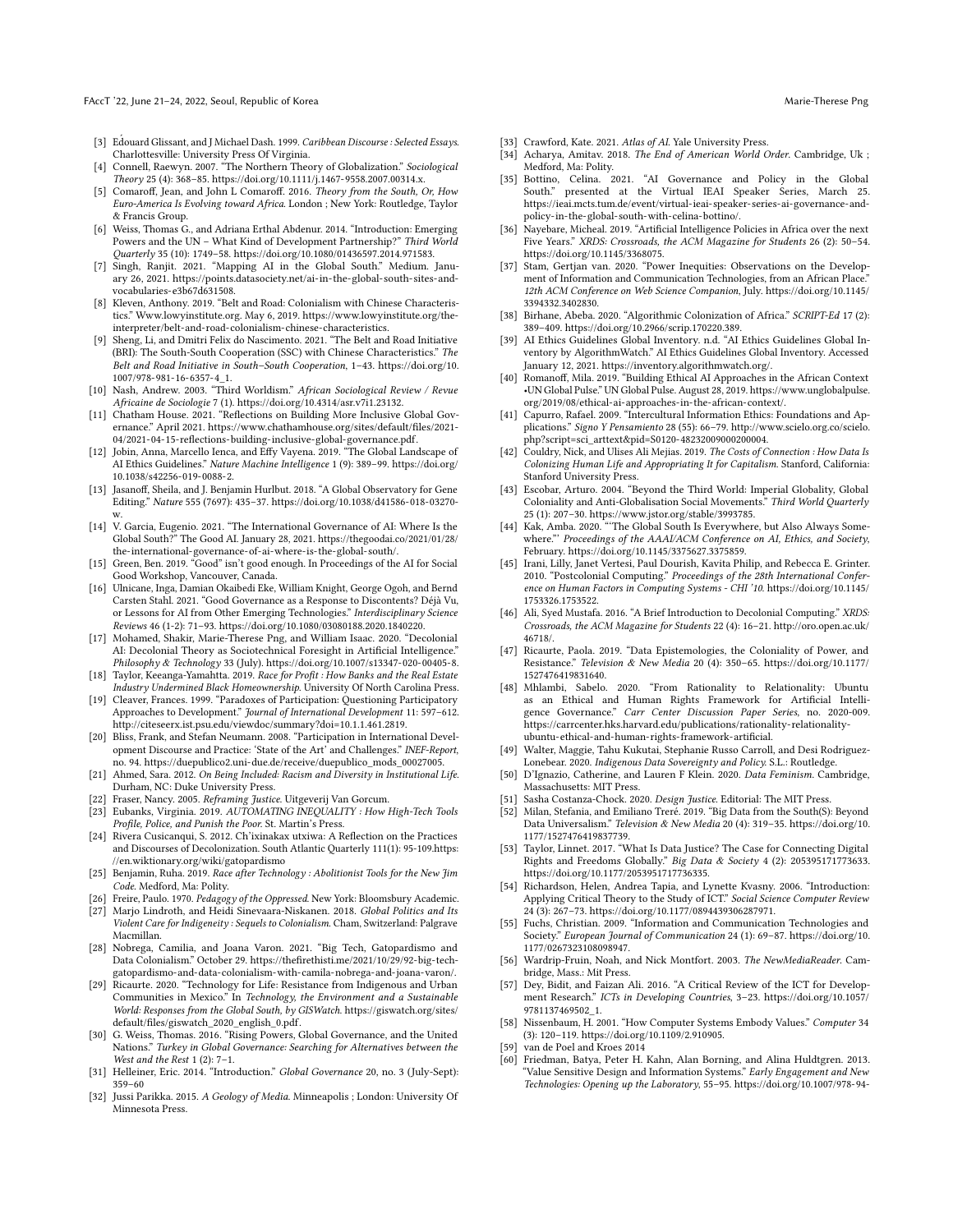At the Tensions of South and North: Critical Roles of Global South Stakeholders in AI Governance FAccT '22, June 21-24, 2022, Seoul, Republic of Korea

[007-7844-3\\_4.](https://doi.org/10.1007/978-94-007-7844-3_4)

- <span id="page-10-0"></span>[61] Sengers, Phoebe, Kirsten Boehner, Shay David, and Joseph 'Jofish' Kaye. 2005. "Reflective Design." Proceedings of the 4th Decennial Conference on Critical Computing between Sense and Sensibility - CC '05. [https://doi.org/10.1145/1094562.](https://doi.org/10.1145/1094562.1094569) [1094569.](https://doi.org/10.1145/1094562.1094569)
- <span id="page-10-1"></span>[62] Di Salvo, Carl. 2015. Adversarial Design. MIT Press.
- <span id="page-10-2"></span>[63] Raval, Noopur, Amba Kak, and Alejandro Calcaño. 2021. "A New AI Lexicon: Responses and Challenges to the Critical AI Discourse." A New AI Lexicon. January 19, 2021. [https://medium.com/a-new-ai-lexicon/a-new-ai-lexicon-responses](https://medium.com/a-new-ai-lexicon/a-new-ai-lexicon-responses-and-challenges-to-the-critical-ai-discourse-f2275989fa62)[and-challenges-to-the-critical-ai-discourse-f2275989fa62.](https://medium.com/a-new-ai-lexicon/a-new-ai-lexicon-responses-and-challenges-to-the-critical-ai-discourse-f2275989fa62)
- <span id="page-10-3"></span>[64] Sampath 2021
- <span id="page-10-4"></span>[65] Rayment, P. B. W. 1983. "Intra-'Industry' Specialisation and the Foreign Trade of Industrial Countries." Controlling Industrial Economies, 1–28. [https://doi.org/](https://doi.org/10.1007/978-1-349-06340-6_1) [10.1007/978-1-349-06340-6\\_1.](https://doi.org/10.1007/978-1-349-06340-6_1)
- <span id="page-10-5"></span>[66] Mbembe, Achille, and Sarah Nuttall. 2004. "Writing the World from an African Metropolis." Public Culture 16 (3): 347–72. [https://doi.org/10.1215/08992363-16-](https://doi.org/10.1215/08992363-16-3-347) [3-347.](https://doi.org/10.1215/08992363-16-3-347)
- <span id="page-10-6"></span>[67] Kovacs, A., and N. Ranganathan. 2019. "Data Sovereignty, of Whom? Limits and Suitability of Sovereignty Frameworks for Data in India." Data Governance Network Working Paper 03.
- <span id="page-10-7"></span>[68] Bauder, Harald and Mueller, Rebecca . 2021. "Westphalian Vs. Indigenous Sovereignty: Challenging Colonial Territorial Governance", Geopolitics, 10.1080/14650045.2021.1920577
- <span id="page-10-8"></span>[69] Rainie, Stephanie Carroll, Tahu Kukutai, Maggie Walter, Oscar Luis Figueroa-Rodríguez, Jennifer Walker, and Per Axelsson. 2019. Indigenous Data Sovereignty. Researchcommons.waikato.ac.nz. African Minds and the International Development Research Centre (IDRC). [https://researchcommons.waikato.ac.nz/handle/](https://researchcommons.waikato.ac.nz/handle/10289/12918) [10289/12918.](https://researchcommons.waikato.ac.nz/handle/10289/12918)
- <span id="page-10-9"></span>[70] Grosfoguel, Ramón. 2016. "From 'Economic Extractivism' to 'Epistemical Extractivism' and 'Ontological Extractivism': A Destructive Way to Know, Be and Behave in the World." Tabula Rasa 24 (24): 123–43. [http://www.scielo.org.co/](http://www.scielo.org.co/scielo.php?script=sci_abstract&pid=S1794-24892016000100006) [scielo.php?script=sci\\_abstract&pid=S1794-24892016000100006.](http://www.scielo.org.co/scielo.php?script=sci_abstract&pid=S1794-24892016000100006)
- <span id="page-10-10"></span>[71] Wade, Robert H. 2013. "Capitalism and Democracy at Cross-Purposes." Challenge 56 (6).
- <span id="page-10-11"></span>[72] Karatasli, Sahan Savas. 2020. "The Politics of Operations: Excavating Contemporary Capitalism." Contemporary Sociology: A Journal of Reviews 49 (6): 527–29. [https://doi.org/10.1177/0094306120963121r.](https://doi.org/10.1177/0094306120963121r)
- <span id="page-10-12"></span>[73] Piketty, Thomas. 2014. Capital in the Twenty-First Century. Translated by Arthur Goldhammer. London, England: The Belknap Press Of Harvard University Press.
- <span id="page-10-13"></span>[74] Rosa, Fernanda R., and Janice Alane Hauge. 2020. "GAFA's Information Infrastructure Distribution: Implications for the Global South." Papers.ssrn.com. Rochester, NY. December 15, 2020. [https://papers.ssrn.com/sol3/papers.cfm?](https://papers.ssrn.com/sol3/papers.cfm?abstract_id=3749732) [abstract\\_id=3749732.](https://papers.ssrn.com/sol3/papers.cfm?abstract_id=3749732)
- <span id="page-10-14"></span>[75] Velluet, Quentin. 2021. "Can Africa Salvage Its Digital Sovereignty?" The Africa Report.com. April 16, 2021. [https://www.theafricareport.com/80606/can-africa](https://www.theafricareport.com/80606/can-africa-salvage-its-digital-sovereignty/)[salvage-its-digital-sovereignty/.](https://www.theafricareport.com/80606/can-africa-salvage-its-digital-sovereignty/)
- <span id="page-10-15"></span>[76] Elmi, Nima. 2020. "Is Big Tech Setting Africa Back?" Foreign Policy. November 11, 2020. [https://foreignpolicy.com/2020/11/11/is-big-tech-setting-africa-back/.](https://foreignpolicy.com/2020/11/11/is-big-tech-setting-africa-back/)
- <span id="page-10-16"></span>[77] South Centre. 2020. "Submission by the South Centre to the Draft Issues Paper on Intellectual Property Policy and Artificial Intelligence (WIPO/IP/AI/2/GE(20/1)." [https://www.southcentre.int/wp-content/uploads/2020/02/Submission-by-SC](https://www.southcentre.int/wp-content/uploads/2020/02/Submission-by-SC-to-the-Draft-Issues-Paper-on-IP-Policy-and-AI.pdf)[to-the-Draft-Issues-Paper-on-IP-Policy-and-AI.pdf.](https://www.southcentre.int/wp-content/uploads/2020/02/Submission-by-SC-to-the-Draft-Issues-Paper-on-IP-Policy-and-AI.pdf)
- <span id="page-10-17"></span>[78] Gopalakrishnan, Shanthi, and Michael D. Santoro. 2004. "Distinguishing between Knowledge Transfer and Technology Transfer Activities: The Role of Key Organizational Factors." Papers.ssrn.com. [https://papers.ssrn.com/sol3/papers.](https://papers.ssrn.com/sol3/papers.cfm?abstract_id=1495508) [cfm?abstract\\_id=1495508.](https://papers.ssrn.com/sol3/papers.cfm?abstract_id=1495508)
- <span id="page-10-18"></span>[79] Intellectual Property Watch (2010),
- <span id="page-10-19"></span>[80] Jameson, Shaz. 2019. "Extractive Logics as a Systemic Pattern." Global Data Justice (blog). April 13, 2019. [https://globaldatajustice.org/2019-04-13-extractive](https://globaldatajustice.org/2019-04-13-extractive-logics/)[logics/.](https://globaldatajustice.org/2019-04-13-extractive-logics/)
- <span id="page-10-20"></span>[81] Zuboff, Shoshana. 2019. The Age of Surveillance Capitalism: The Fight for a Human Future at the New Frontier of Power. New York: Publicaffairs.
- <span id="page-10-21"></span>[82] Iyer, Neema, Garnett Achieng, Favour Borokini, and Uri Ludger. 2021. "Automated Imperialism, Expansionist Dreams: Exploring Dig-ital Extractivism in Africa." Pollicy. [https://archive.pollicy.org/wp](https://archive.pollicy.org/wp-content/uploads/2021/06/Automated-Imperialism-Expansionist-Dreams-Exploring-Digital-Extractivism-in-Africa.pdf)[content/uploads/2021/06/Automated-Imperialism-Expansionist-Dreams-](https://archive.pollicy.org/wp-content/uploads/2021/06/Automated-Imperialism-Expansionist-Dreams-Exploring-Digital-Extractivism-in-Africa.pdf)[Exploring-Digital-Extractivism-in-Africa.pdf.](https://archive.pollicy.org/wp-content/uploads/2021/06/Automated-Imperialism-Expansionist-Dreams-Exploring-Digital-Extractivism-in-Africa.pdf)
- <span id="page-10-22"></span>[83] Teevan, Chloe. 2021. "Building Strategic European Digital Cooperation with Africa." ECDPM. [https://ecdpm.org/wp-content/uploads/Building-Strategic-](https://ecdpm.org/wp-content/uploads/Building-Strategic-European-Digital-Cooperation-With-Africa-ECDPM-Briefing-Note-134-2021.pdf)[European-Digital-Cooperation-With-Africa-ECDPM-Briefing-Note-134-](https://ecdpm.org/wp-content/uploads/Building-Strategic-European-Digital-Cooperation-With-Africa-ECDPM-Briefing-Note-134-2021.pdf) [2021.pdf.](https://ecdpm.org/wp-content/uploads/Building-Strategic-European-Digital-Cooperation-With-Africa-ECDPM-Briefing-Note-134-2021.pdf)
- <span id="page-10-23"></span>[84] Sassen, Saskia. 2017. "Predatory Formations Dressed in Wall Street Suits and Algorithmic Math." Science, Technology & Society 22 (1): 1–15. [https://doi.org/10.](https://doi.org/10.1177/0971721816682783) [1177/0971721816682783.](https://doi.org/10.1177/0971721816682783)
- <span id="page-10-24"></span>[85] Gray, Mary, and Siddharth Suri. 2019. GHOST WORK : How Amazon, Google, and Uber Are Creating a New Global Underclass. Houghton Mifflin Harcourt.
- <span id="page-10-25"></span>[86] Tapia, Danae and Peña, Paz. 2020. "White gold, digital destruction: Research and awareness on the human rights implications of the extraction of lithium

perpetrated by the tech industry in Latin American ecosystems." In Technology, the Environment and a Sustainable World: Responses from the Global South, by GISWatch. [https://giswatch.org/sites/default/files/giswatch\\_2020\\_english\\_0.](https://giswatch.org/sites/default/files/giswatch_2020_english_0.pdf) [pdf.](https://giswatch.org/sites/default/files/giswatch_2020_english_0.pdf)

- <span id="page-10-26"></span>[87] Vicente, José Luis de. 2013. "The Weight of the Cloud." CCCBLAB, December 27, 2013. [https://lab.cccb.org/en/the-weight-of-the-cloud/.](https://lab.cccb.org/en/the-weight-of-the-cloud/)
- <span id="page-10-27"></span>[88] Clutton-Brock, Peter, David Rolnick, Priya L. Donti, and Lynn H. Kaack. 2021. "Climate Change and AI." Global Partnership on AI Report.
- <span id="page-10-28"></span>[89] Bender, Emily M., Timnit Gebru, Angelina McMillan-Major, and Shmargaret Shmitchell. 2021. "On the Dangers of Stochastic Parrots: Can Language Models Be Too Big?" FAccT '21: Proceedings of the 2021 ACM Conference on Fairness, Accountability, and Transparency, March, 610–23. [https://doi.org/10.1145/3442188.](https://doi.org/10.1145/3442188.3445922) [3445922.](https://doi.org/10.1145/3442188.3445922)
- <span id="page-10-29"></span>[90] Strubell, Emma, Ananya Ganesh, and Andrew Mccallum. 2019. "Energy and Policy Considerations for Deep Learning in NLP." [https://arxiv.org/pdf/1906.](https://arxiv.org/pdf/1906.02243.pdf) [02243.pdf.](https://arxiv.org/pdf/1906.02243.pdf)
- <span id="page-10-30"></span>[91] Abraham, David. 2017. The Elements of Power: Gadgets, Guns, and the Struggle for a Sustainable Future in the Rare Metal Age. Reprint edition Yale University Press, 2017.
- <span id="page-10-31"></span>[92] Greenpeace. 2020. "Oil in the Cloud How Tech Companies Are Helping Big Oil Profit from Climate Destruction." [https://www.greenpeace.org/usa/reports/oil](https://www.greenpeace.org/usa/reports/oil-in-the-cloud/)[in-the-cloud/.](https://www.greenpeace.org/usa/reports/oil-in-the-cloud/)
- <span id="page-10-32"></span>[93] (Brevini 2021
- <span id="page-10-33"></span>[94] Bird, Eleanor, Jasmin Fox-Skelly, Nicola Jenner, Ruth Larbey, Emma Weitkamp, and Alan Weitkamp. 2020. "The Ethics of Artificial Intelligence: Issues and Initiatives." [Https://Www.europarl.europa.eu/RegData/Etudes/STUD/2020/634452/](Https://Www.europarl.europa.eu/RegData/Etudes/STUD/2020/634452/EPRS_STU(2020)634452_EN.pdf) [EPRS\\_STU\(2020\)634452\\_EN.pdf.](Https://Www.europarl.europa.eu/RegData/Etudes/STUD/2020/634452/EPRS_STU(2020)634452_EN.pdf) European Parliament Scientific Foresight Unit.
- <span id="page-10-34"></span>[95] Khakurel, Jayden, Birgit Penzenstadler, Jari Porras, Antti Knutas, and Wenlu Zhang. 2018. "The Rise of Artificial Intelligence under the Lens of Sustainability" Technologies 6, no. 4: 100.<https://doi.org/10.3390/technologies6040100>
- <span id="page-10-35"></span>[96] Legassick, Martin. 1974. "South Africa: Capital Accumulation and Violence." Economy and Society 3 (3): 253–91. [https://doi.org/10.1080/03085147400000014.](https://doi.org/10.1080/03085147400000014)
- <span id="page-10-36"></span>[97] UNCTAD. 2013. "Information Economy Report 2013: The Cloud Economy and Developing Countries." Geneva: United Nations Conference on Trade and Development.
- <span id="page-10-37"></span>[98] Quinn, John, Vanessa Frias-Martinez, and Lakshminarayan Subramanian. 2014. "Computational Sustainability and Artificial Intelligence in the Developing World." AI Magazine 35 (3): 36. [https://doi.org/10.1609/aimag.v35i3.2529.](https://doi.org/10.1609/aimag.v35i3.2529)
- <span id="page-10-38"></span>[99] Neupane, Sujaya, and Matthew L. Smith. 2017. "Artificial Intelligence and Human Development,." Ottawa, Canada: International Development Research Centre. [https://idl-bnc-idrc.dspacedirect.org/handle/10625/56949.](https://idl-bnc-idrc.dspacedirect.org/handle/10625/56949)
- <span id="page-10-39"></span>[100] Graham, Mark. 2014. "A Critical Perspective on the Potential of the Internet at the Margins of the Global Economy." In Society and the Internet: How Networks of Information and Communication Are Changing Our Lives, 201–318. Oxford: Oxford University Press. [https://papers.ssrn.com/sol3/papers.cfm?abstract\\_id=](https://papers.ssrn.com/sol3/papers.cfm?abstract_id=2448223) [2448223.](https://papers.ssrn.com/sol3/papers.cfm?abstract_id=2448223)
- <span id="page-10-40"></span>[101] Graham, Mark, Stefano De Sabbata, and Matthew A. Zook. 2015. "Towards a Study of Information Geographies: (Im)Mutable Augmentations and a Mapping of the Geographies of Information." Geo: Geography and Environment 2 (1): 88–105. [https://doi.org/10.1002/geo2.8.](https://doi.org/10.1002/geo2.8)
- <span id="page-10-41"></span>[102] Nedzhvetskaya, Nataliya, and J. S. Tan. 2021. "In Oxford Handbook on AI Governance: The Role of Workers in AI Ethics and Governance." ArXiv:2108.07700 [Cs], August. [https://arxiv.org/abs/2108.07700?utm\\_source=feedburner&utm\\_](https://arxiv.org/abs/2108.07700?utm_source=feedburner&utm_medium=feed&utm_campaign=Feed%3A+arxiv%2FQSXk+%28ExcitingAds%21+cs+updates+on+arXiv.org%29) [medium=feed&utm\\_campaign=Feed%3A+arxiv%2FQSXk+%28ExcitingAds%](https://arxiv.org/abs/2108.07700?utm_source=feedburner&utm_medium=feed&utm_campaign=Feed%3A+arxiv%2FQSXk+%28ExcitingAds%21+cs+updates+on+arXiv.org%29) [21+cs+updates+on+arXiv.org%29.](https://arxiv.org/abs/2108.07700?utm_source=feedburner&utm_medium=feed&utm_campaign=Feed%3A+arxiv%2FQSXk+%28ExcitingAds%21+cs+updates+on+arXiv.org%29)
- <span id="page-10-42"></span>[103] Irani, Lilly, and Six Silberman. 2013. "Turkopticon: Interrupting Worker Invisibility in Amazon Mechanical Turk." CHI 2013: Changing Perspectives, Paris, France. [http://crowdsourcing-class.org/readings/downloads/ethics/turkopticon.pdf.](http://crowdsourcing-class.org/readings/downloads/ethics/turkopticon.pdf)
- <span id="page-10-43"></span>[104] Yuan, Li. 2018. "How Cheap Labor Drives China's A.I. Ambitions." The New York Times, November 25, 2018, sec. Business. [https://www.nytimes.com/2018/11/25/](https://www.nytimes.com/2018/11/25/business/china-artificial-intelligence-labeling.html) [business/china-artificial-intelligence-labeling.html.](https://www.nytimes.com/2018/11/25/business/china-artificial-intelligence-labeling.html)
- <span id="page-10-44"></span>[105] Kurzweil, Ray. 2005. The Singularity Is near : When Humans Transcend Biology. London: Duckworth.
- <span id="page-10-45"></span>[106] Marchetti, Raffaele. 2016. "Global Civil Society." E-International Relations. December 28, 2016. [https://www.e-ir.info/2016/12/28/global-civil-society/.](https://www.e-ir.info/2016/12/28/global-civil-society/)
- <span id="page-10-46"></span>[107] Torres, Guillén. 2017. "Taking a Look at Institutional Resistance to Citizen Empowerment." DATACTIVE (blog). February 10, 2017. [https://data-activism.net/2017/02/blog-taking-a-look-at-institutional](https://data-activism.net/2017/02/blog-taking-a-look-at-institutional-resistance-to-citizen-empowerment-through-data/)[resistance-to-citizen-empowerment-through-data/.](https://data-activism.net/2017/02/blog-taking-a-look-at-institutional-resistance-to-citizen-empowerment-through-data/)
- <span id="page-10-47"></span>[108] Pasquinelli, Matteo, and Vladan Joler. 2020. "The Nooscope Manifested: AI as Instrument of Knowledge Extractivism." AI & SOCIETY 36 (November). [https:](https://doi.org/10.1007/s00146-020-01097-6) [//doi.org/10.1007/s00146-020-01097-6.](https://doi.org/10.1007/s00146-020-01097-6)
- <span id="page-10-48"></span>[109] Milan, Stefania, and Lonneke van der Velden. 2016. "The Alternative Epistemologies of Data Activism." Digital Culture & Society 2 (2). [https://doi.org/10.](https://doi.org/10.14361/dcs-2016-0205) [14361/dcs-2016-0205.](https://doi.org/10.14361/dcs-2016-0205)
- <span id="page-10-49"></span>[110] Benkler, Yochai. 2003. "Freedom in the Commons: Towards a Political Economy of Information". Duke Law Journal 52: 1245-1276